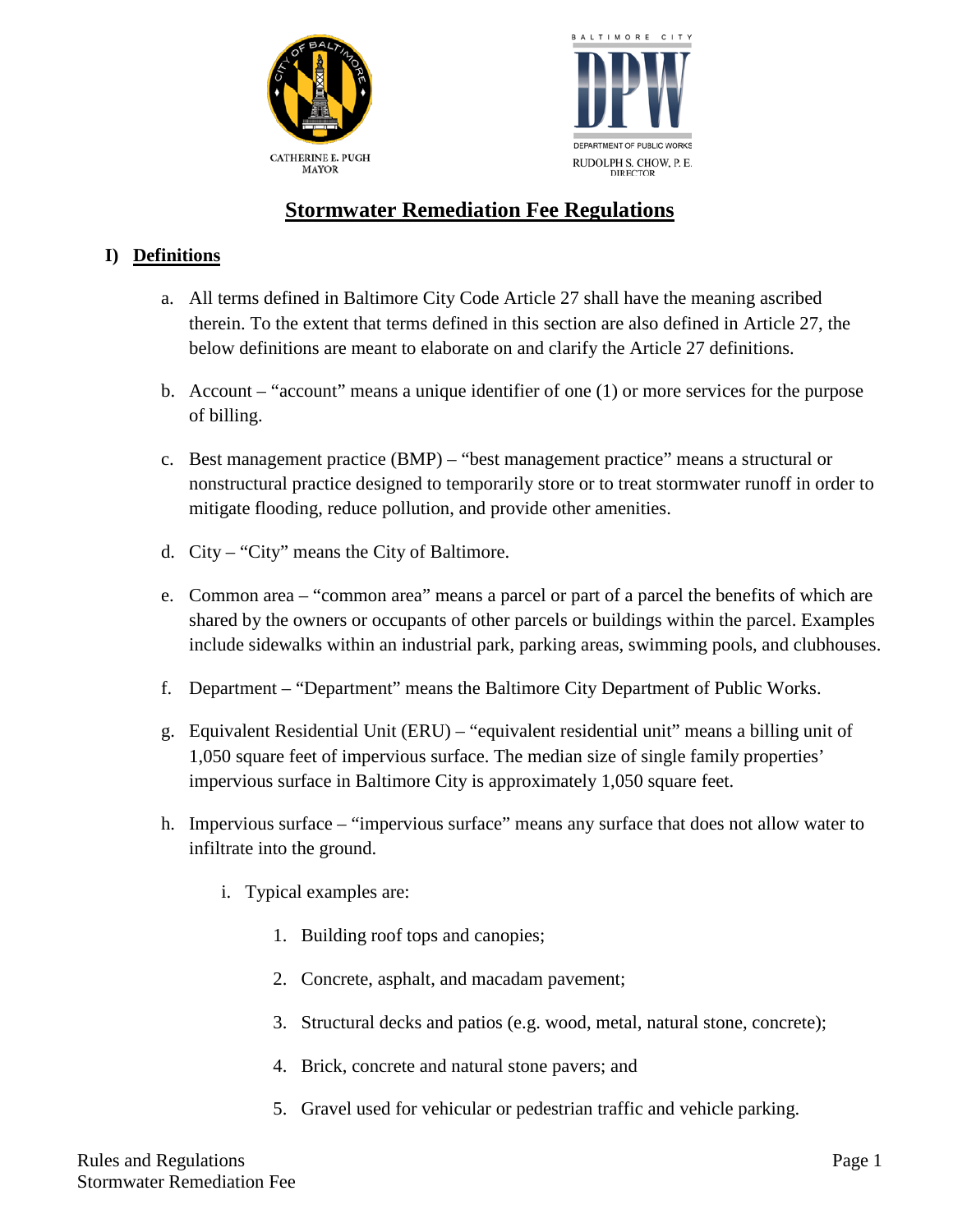- ii. Exclusions from impervious surface are contained in section  $(V)(d)$ .
- i. Master meter "master meter" means a water meter that serves multiple parcels or multiple parts of the same parcel.
- j. Non-Single family property (NSFP) "non-single family property" means all parcels within the City that do not meet the definition of single family property. This includes, but is not limited to, commercial parcels, industrial parcels, and parcels owned by non-profit organizations, religious institutions, apartments, and condominiums.
- k. Non-Structural best management practice "non-structural best management practice" means stormwater runoff treatment techniques which use natural measures to reduce pollution levels, do not require extensive construction efforts, and/or eliminate the source of pollutants.
- l. Private way For the purposes of this regulation, "private way" means any driveway, street, avenue, lane, median, alley, sidewalk, footway, curb, gutter, or similar structure that is included within property delineations and not held by the City of Baltimore or the State of Maryland.
- m. Public way For the purposes of this regulation, "public way" means the area held by the City of Baltimore or the State of Maryland and not included within property line delineations, which includes but is not limited to streets, avenues, lanes, medians, alleys, sidewalks, footways, curbs, and gutters whether acquired by purchase, grant, dedication or otherwise.
- n. Single family property (SFP) "single family property" means a developed lot that contains but 1 dwelling unit and is used exclusively as a single-family dwelling. This includes, but is not limited to, row homes, semi-detached and detached houses.
- o. Stormwater only account (SWO) "stormwater only account" means the billing account used to charge a stormwater remediation fee to a parcel that is not served by a water meter and does not already have an active water billing account.
- p. Structural best management practice "structural best management practice" means devices which are constructed to provide temporary stormwater retention and treatment of stormwater runoff.

# **II) Calculation of Stormwater Remediation Base Fee**

- a. Single Family Properties
	- i. The stormwater remediation base fee shall be a flat monthly charge.
	- ii. All single family properties shall be placed in one of three billing tiers.
		- 1. Tier 1 impervious surface less than or equal to 820 square feet, will be charged the equivalent of 2/3 ERU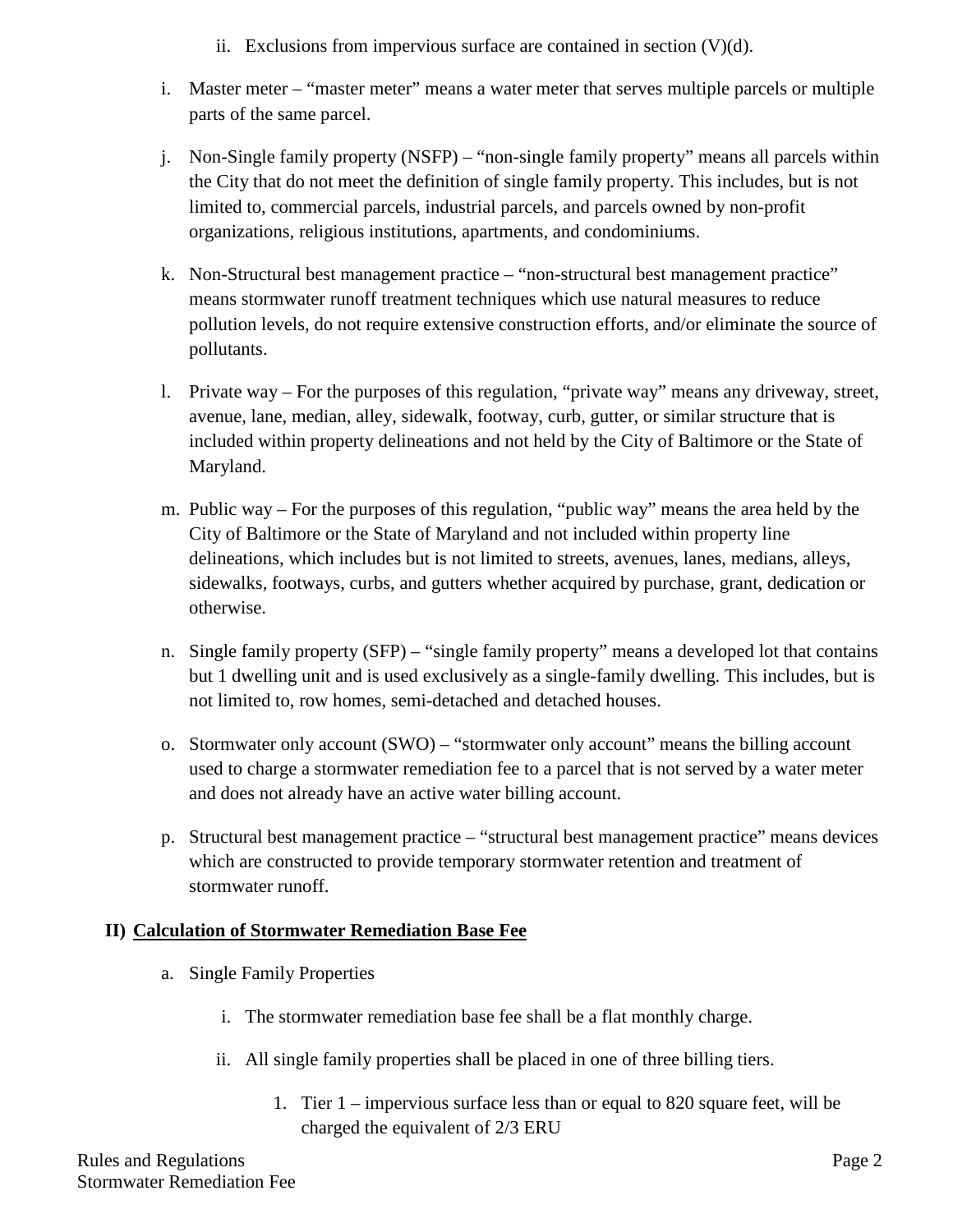- 2. Tier 2 impervious surface greater than 820 square feet and less than or equal to 1,500 square feet, will be charged one (1) ERU
- 3. Tier 3 impervious surface greater than 1,500 square feet, will be charged two (2) ERUs
- iii. Single family properties will be placed in a tier based on the Department's assessment of their impervious surface.
- iv. If the owner of a single family property disagrees with the tier that the owner's property has been placed in, the owner may request, through the customer service process outlined in section (VII)(b) of these regulations, that the property's impervious surface be measured. As a result of that measurement, the property may be moved into a lower tier (unless it is already in tier 1) or a higher tier (unless it is already in tier 3).
- b. Non-Single Family Properties (NSFP)
	- i. Minimum charge All non-single family properties shall be charged a minimum of one (1) ERU.
	- ii. Whole ERU billing; rounding If the measured impervious surface of an NSFP results in a partial ERU, that property's impervious surface amount will be rounded to the nearest whole ERU number and billed for that whole ERU amount.
- c. Data Sources In order to determine a parcel's impervious surface the Department uses information from aerial photographs and the State property tax database. The impervious surface determination can be further refined by reliable information received from the property owner, other City agencies, or as the result of an inspection.
- d. The base fee calculated pursuant to this section may be reduced by the application of credits, exemptions, or legislated reductions to the fee as provided in sections (III), (V), and (VI).
- e. Lot Consolidation Properties that are consolidated as provided by law will be treated as one (1) property.

## **III) Legislated Reductions to Fee**

- a. Maximum Stormwater Remediation Fee as a Percentage of Property Tax
	- i. NSFPs may qualify to have their stormwater remediation fee capped at 20% of their combined State and local property taxes.
	- ii. For a property to qualify for this cap, each of the following must exceed \$1,000:
		- 1. Net State and local real property taxes levied on the property; and
		- 2. The assessed base fee.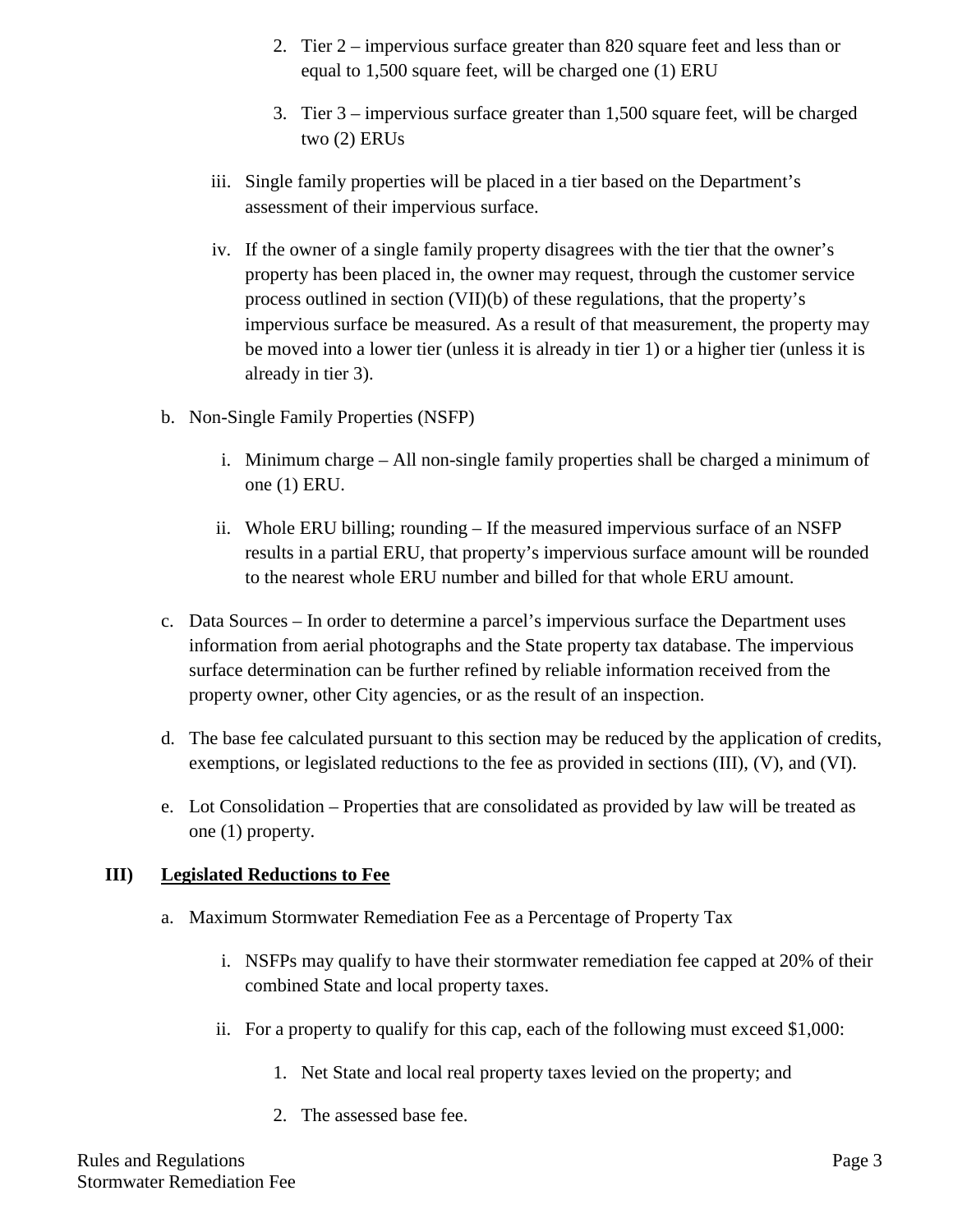- iii. Properties taking advantage of a capped fee do not qualify for stormwater fee credits.
- iv. To receive a cap on the stormwater remediation fee, property owners must submit an application provided by the Department as well as requested documentation that property taxes levied exceed \$1,000. This application will be subject to the process outlined in section  $(VI)(a)(iv)$ . The Department may request written verification that an account continues to meet the requirements of this section.
- b. Maximum Stormwater Remediation Fee for Religious Organizations
	- i. For purposes of section (III)(b), "structure" means a building.
	- ii. The fee for structures located on property owned by religious groups or organizations is \$12/ERU/year if:
		- 1. The property is not subject to State property taxes under Md. Tax-Property Code Ann. § 7-204 or City property tax;
		- 2. The structures on the property are used exclusively for:
			- a. Places of worship; or
			- b. Kindergarten through twelfth grade education; and
		- 3. The religious group or organization is not otherwise enrolled in an approved alternative compliance plan as provided in section  $(V)(c)(i)$ .
	- iii. Stormwater fee credits may not be applied to the fee for any structures receiving a reduced fee. Stormwater fee credits may be applied to any other portion of a property owned by a religious group or organization that is not eligible for the reduced fee.
	- iv. To receive the reduced stormwater remediation fee as provided in this section, religious groups or organizations must submit an application provided by the Department that identifies the structures with uses considered eligible for the reduced fee. The application will be subject to the process outlined in section (VI)(a)(iv). The Department may request written verification that an account continues to meet the requirements of this section.

# **IV) Billing Procedures**

- a. Billing mechanism
	- i. The stormwater remediation fee will appear as a single line item on the parcel's monthly bill.
	- ii. Property owners will be billed monthly. Bills will reflect the amount owed for the previous month.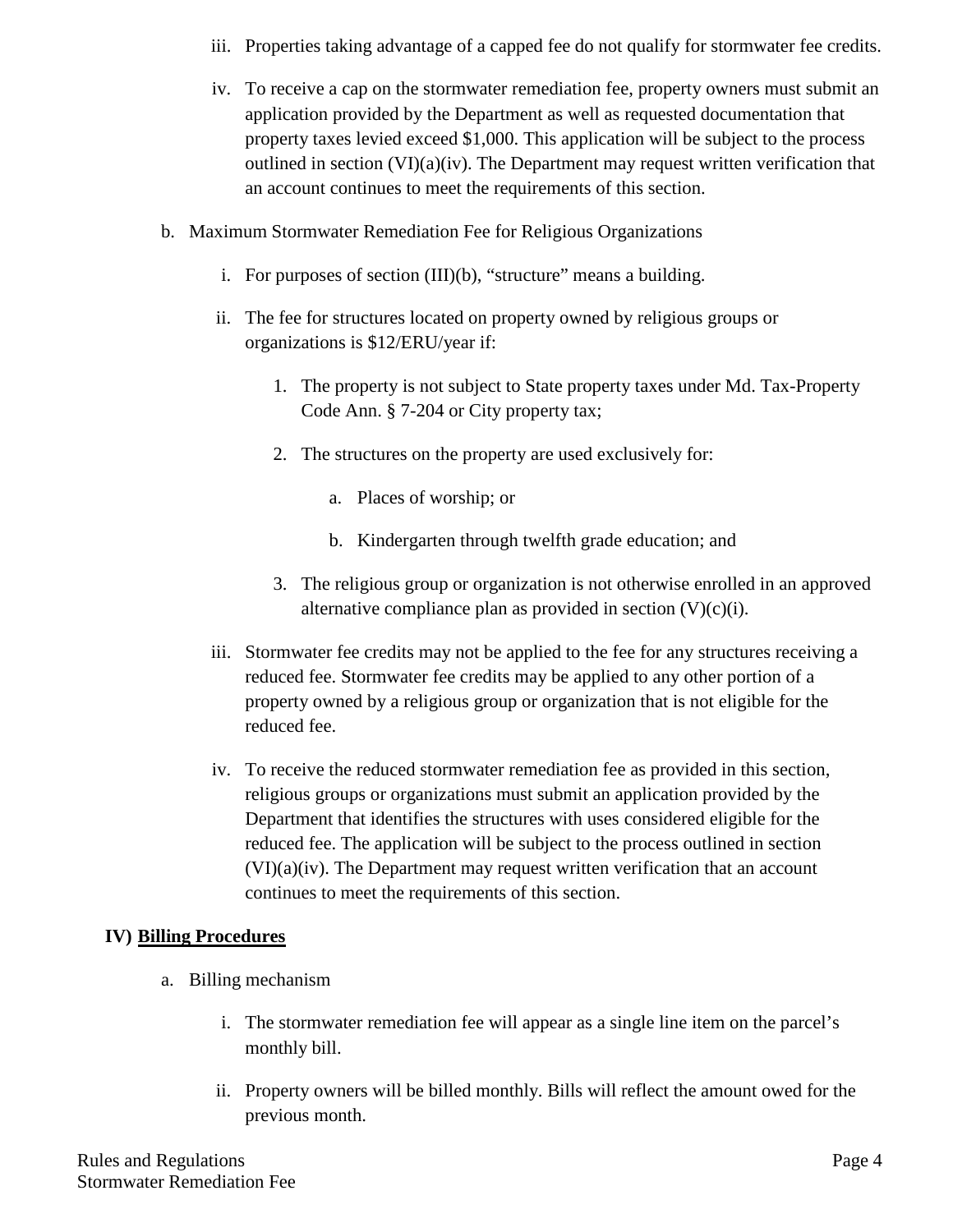- iii. Payment of accounts that change ownership during a month will be determined through the normal settlement process.
- b. SWO accounts For parcels that do not have water service, the Department shall use a "stormwater only" account. These properties will receive a monthly bill containing the stormwater remediation fee.
- c. Master meters
	- i. Except as outlined below, the stormwater remediation fee will be charged on the water bill associated with a master meter for a property or group of properties served by the master meter.
	- ii. Homeowners' associations; condominium or cooperative regimes
		- 1. Definitions
			- a. "Homeowners' association" means an organization that governs a group of neighboring homes and may be responsible for common areas shared by member homes, as defined in Md. Code Ann. Real Property Art. § 11B-101.
			- b. "Condominium or cooperative regimes" means:
				- i. A condominium regime formed under the Maryland Condominium Act, State Real Property Article 11; or
				- ii. A cooperative housing corporation formed under the Maryland Cooperative Housing Corporation Act, State Corporations and Associations Article, Title 5, Subtitle 6B.
		- 2. Where individually owned properties share common areas (such as a parking lot), the stormwater remediation fee for the common area parcel will be assigned to the master meter associated with the property wherever possible.
		- 3. If there are multiple meters associated with the common area, the stormwater remediation fee for the common area's impervious surfaces will be split evenly among the metered billing accounts unless the common area property owner requests that it be apportioned differently.
		- 4. If one master meter serves multiple tax parcels, the Department may, upon request of the homeowners' association, create stormwater only accounts for the individual tax parcels.
	- iii. Ground rent; land owned by others
		- 1. For impervious surfaces owned by one party but located on land that is owned by another party and provided water service under one (1) water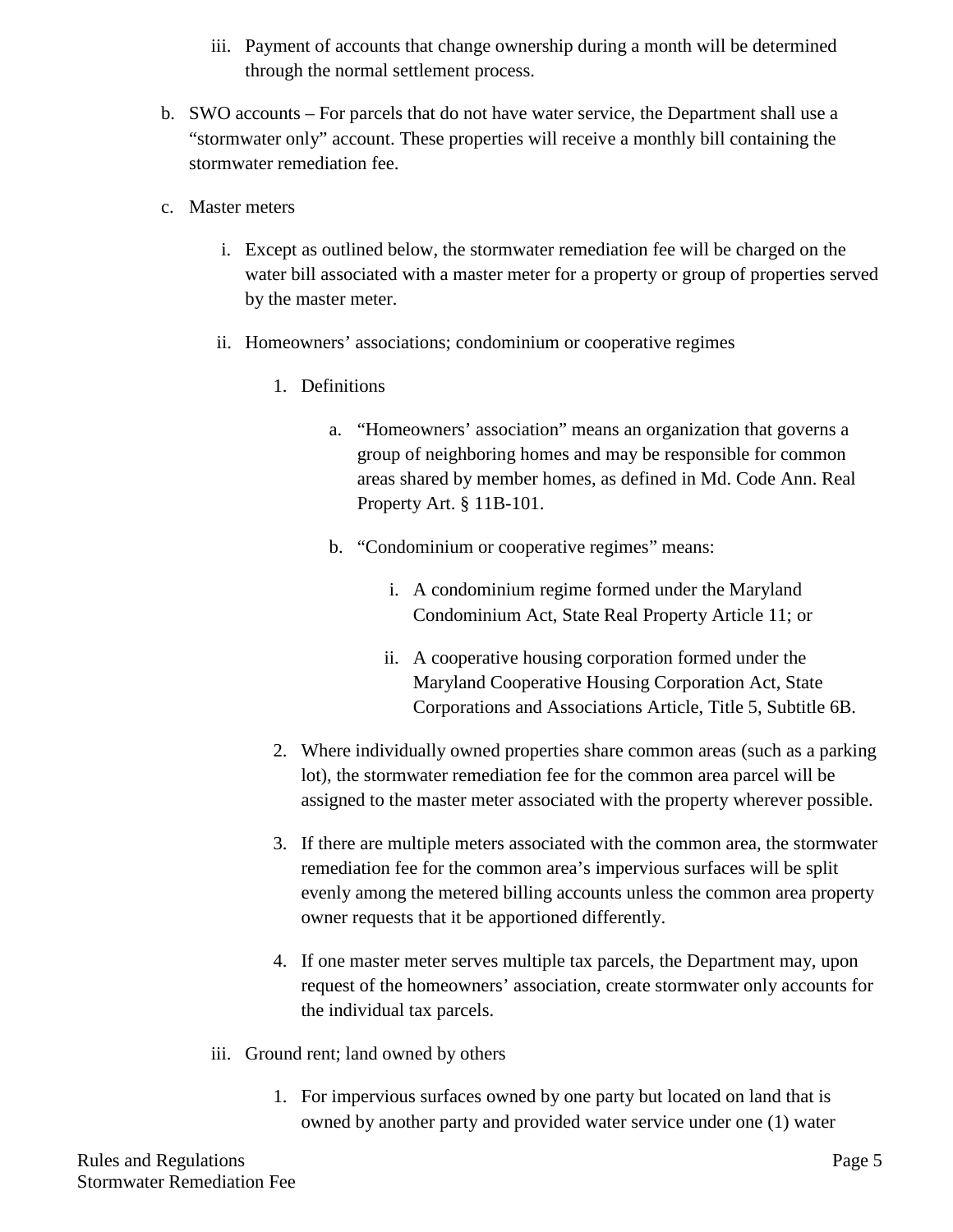billing account, the impervious surface on the parcel will be assigned to the water billing account.

- 2. Where multiple impervious surfaces with multiple owners are present on land owned by another party and the entire parcel is served by a master meter, the stormwater remediation fee for all impervious surface on the parcel will be billed to the master meter account.
- 3. When land owned by an entity that is exempt from the stormwater remediation fee is leased to a non-exempt entity and the lessee owns or leases impervious surface on the land, the impervious surface is subject to the stormwater remediation fee.
- d. Parcels with more than one (1) meter
	- i. In parcels such as strip malls, office parks, and multifamily residences (apartments) if a single, active master meter is available, the stormwater remediation fee for the entire parcel will be assigned to the master meter account.
	- ii. If more than one active water meter account is available, the stormwater remediation fee for the whole parcel will be split equally among the metered billing accounts. Upon request of the property owner, the Department will consider reapportioning the stormwater remediation fee. Approved reductions of the base fee due to credits, exemptions or legislated reductions will be applied to accounts at the same proportion as the fee is applied.
- e. Common areas
	- i. Common areas will be assigned to a water billing account served by a master meter.
	- ii. Where there is no meter attributable to a common area, a new stormwater only account will be created and billed separately from any of the parcels that may share the common area's amenities. The stormwater only bill shall be sent to the owner of the common area parcel.
- f. Aggregation of stormwater accounts
	- i. Aggregation refers to the practice of billing stormwater remediation fees for multiple parcels on a single stormwater billing account.
	- ii. The Department may aggregate accounts at the request of property owners with multiple stormwater accounts as a billing amenity. The parcels need not be contiguous.
	- iii. The ERU amount for each aggregated parcel will be determined prior to aggregation.
- g. Requesting change of billing procedure Property owners who fall under one of the situations described in paragraphs (c) through (f) above and who wish to request a change in

Rules and Regulations **Page 6** Stormwater Remediation Fee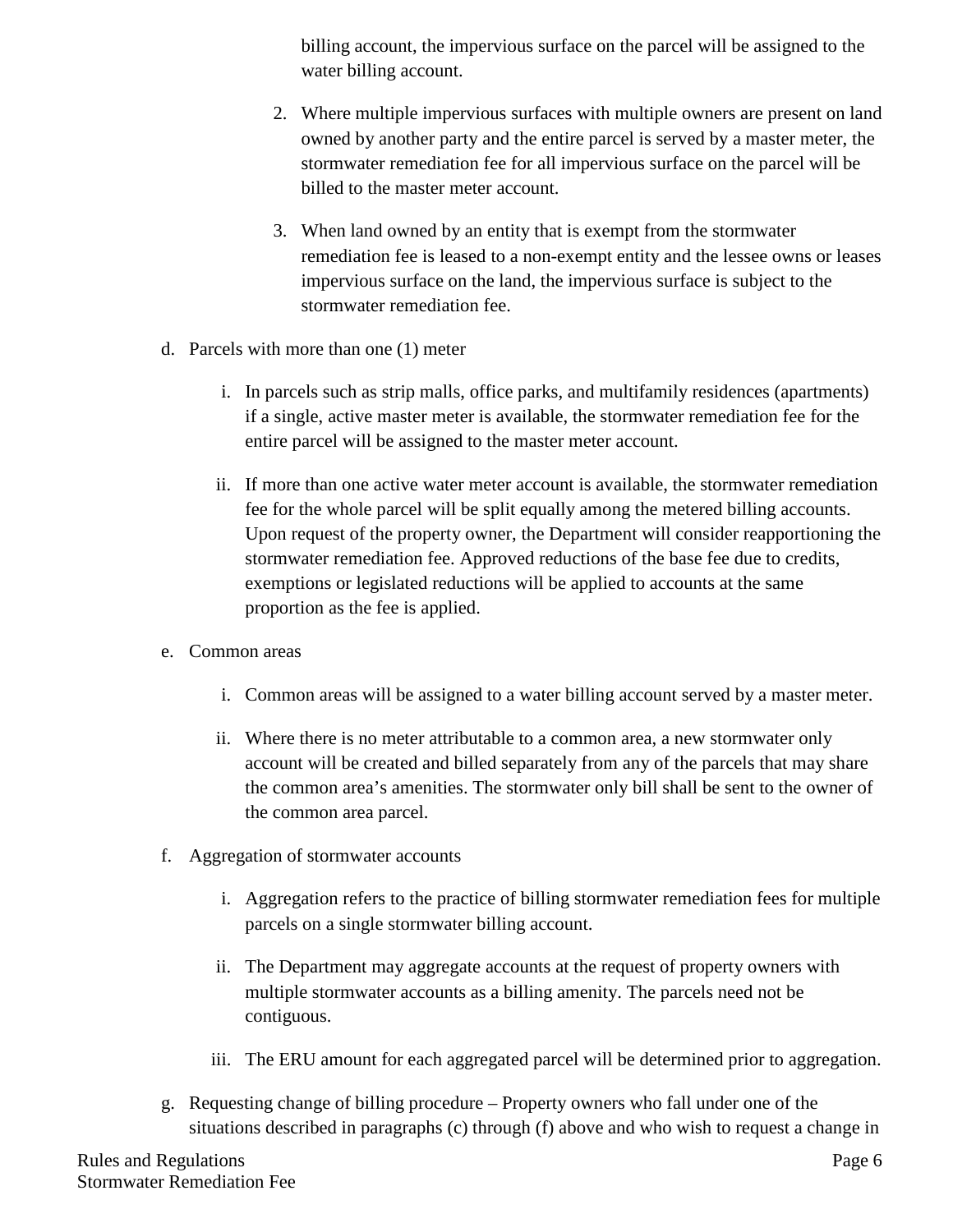their billing procedure, may do so by contacting the Department's Customer Support and Services Division as described in section (VII)(b). Property owners shall receive a written confirmation of any changes in billing procedures or the Department's determination that the requested change cannot be accommodated.

h. Private ways – Private ways are billable impervious surface.

## **V) Exemptions**

- a. Exemptions in State law based on Property Ownership
	- i. Md. Code Ann. Environment Art. § 4-202.1(e)(2) prohibits jurisdictions from charging a stormwater remediation fee to "property owned by the State, a unit of State government, a county, a municipality, a veterans' organization that is exempt from taxation under § 501(c)(4) or (19) of the Internal Revenue Code or a regularly organized volunteer fire department that is used for public purposes…."
	- ii. In the event that the State law is amended to remove or add to these exemptions, the Department will restructure its billing procedures accordingly.
- b. Public ways Public ways are exempted from the stormwater remediation fee.
- c. Hardships
	- i. An exemption from the stormwater remediation fee may be granted to a charitable, nonprofit organization that experiences a financial hardship as a result of the stormwater remediation fee.
		- 1. To qualify for a hardship exemption, an organization must document the following conditions:
			- a. Exemption from taxation under  $\S 501(c)(3)$  or (d) of the Internal Revenue Code;
			- b. Total, annual stormwater remediation fee must exceed 0.75% of total, annual revenue, including any discounts or credits received pursuant to sections (III) or (VI);
			- c. Total, annual revenue must not exceed \$1,000,000; and
			- d. Ownership of the property or a copy of the current landlord/tenant lease agreement demonstrating that the organization is responsible for stormwater remediation fee charges.
		- 2. In addition to the above documentation, the organization must:
			- a. Submit a written, alternative compliance plan to the Department for review; and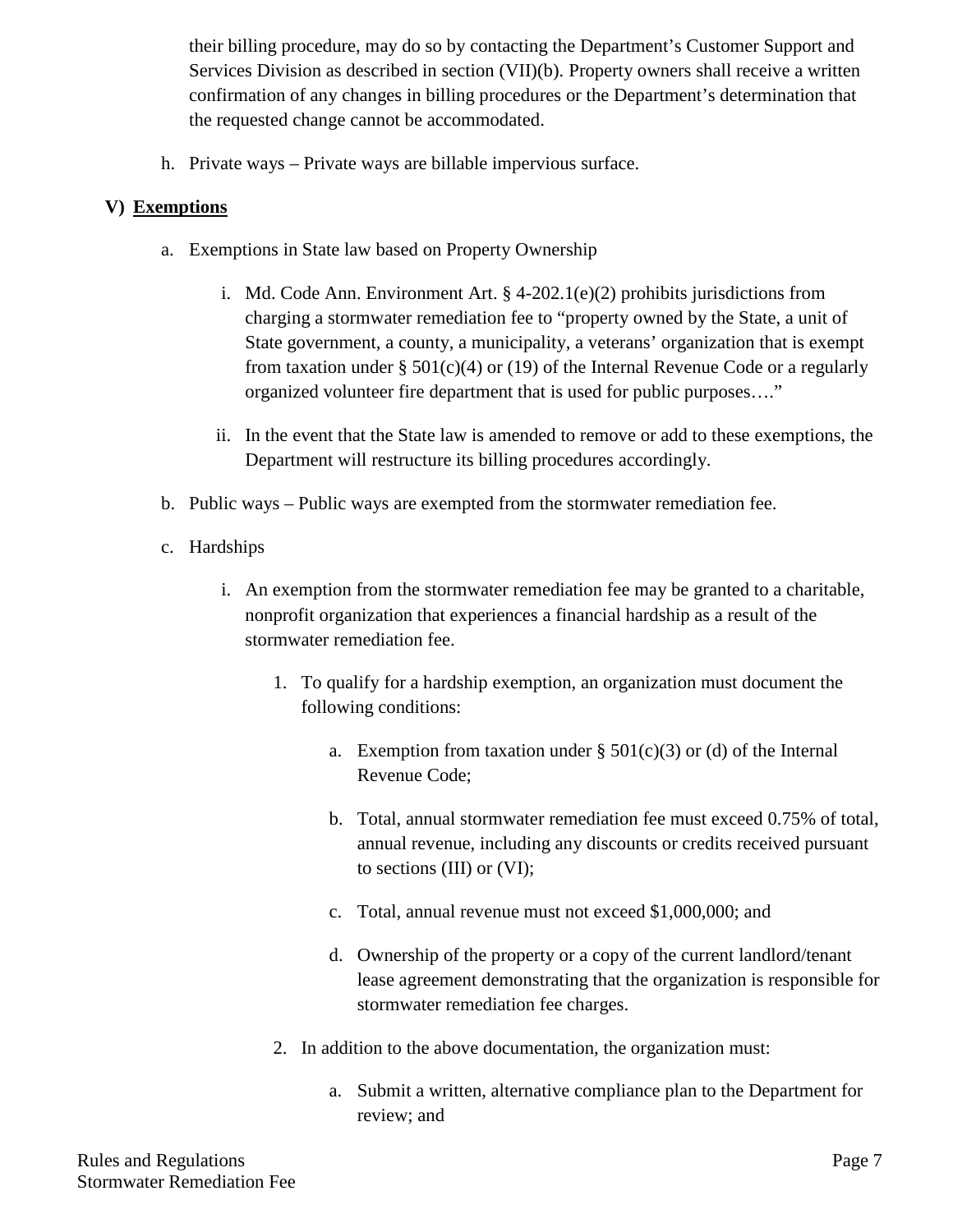- b. Receive approval of the alternative compliance plan from the Department.
- 3. Upon approval of the alternative compliance plan, the organization must initiate implementation of the plan within one (1) year of receiving initial approval of the hardship exemption.
- 4. The organization must re-certify its eligibility for the hardship exemption on an annual basis, including proof that the organization is implementing its approved alternative compliance plan. Failure to re-certify eligibility or to document implementation of an approved alternative compliance plan shall remove the organization from the hardship exemption.
- ii. An exemption from the stormwater remediation fee may be granted to persons who experience a substantial financial hardship as a result of the stormwater remediation fee.
	- 1. To qualify for a substantial financial hardship exemption, an applicant must document at least two (2) of the following conditions:
		- a. Receiving energy assistance subsidy;
		- b. Receiving public assistance Supplemental Security Income, food stamps, medical assistance, or other public assistance program;
		- c. Receiving veterans or Social Security disability benefits;
		- d. Meeting the gross income criteria established by the Maryland Department of Human Resources to qualify for energy assistance through the Office of Home Energy Programs.
	- 2. In order to document eligibility for the financial hardship exemption, applicants must submit the following applicable documentation:
		- a. Current enrollment verification in energy assistance subsidy;
		- b. Current enrollment verification of Supplemental Security Income, food stamps, medical assistance, or other public assistance program;
		- c. Verification of eligibility for veterans/Social Security disability benefits;
		- d. Proof of household gross income received in the 30 days prior to the date of application (acceptable documentation includes but is not limited to pay stubs, 1099 forms, and pension statements).
	- 3. In addition to the above documentation, all applicants must also provide the following: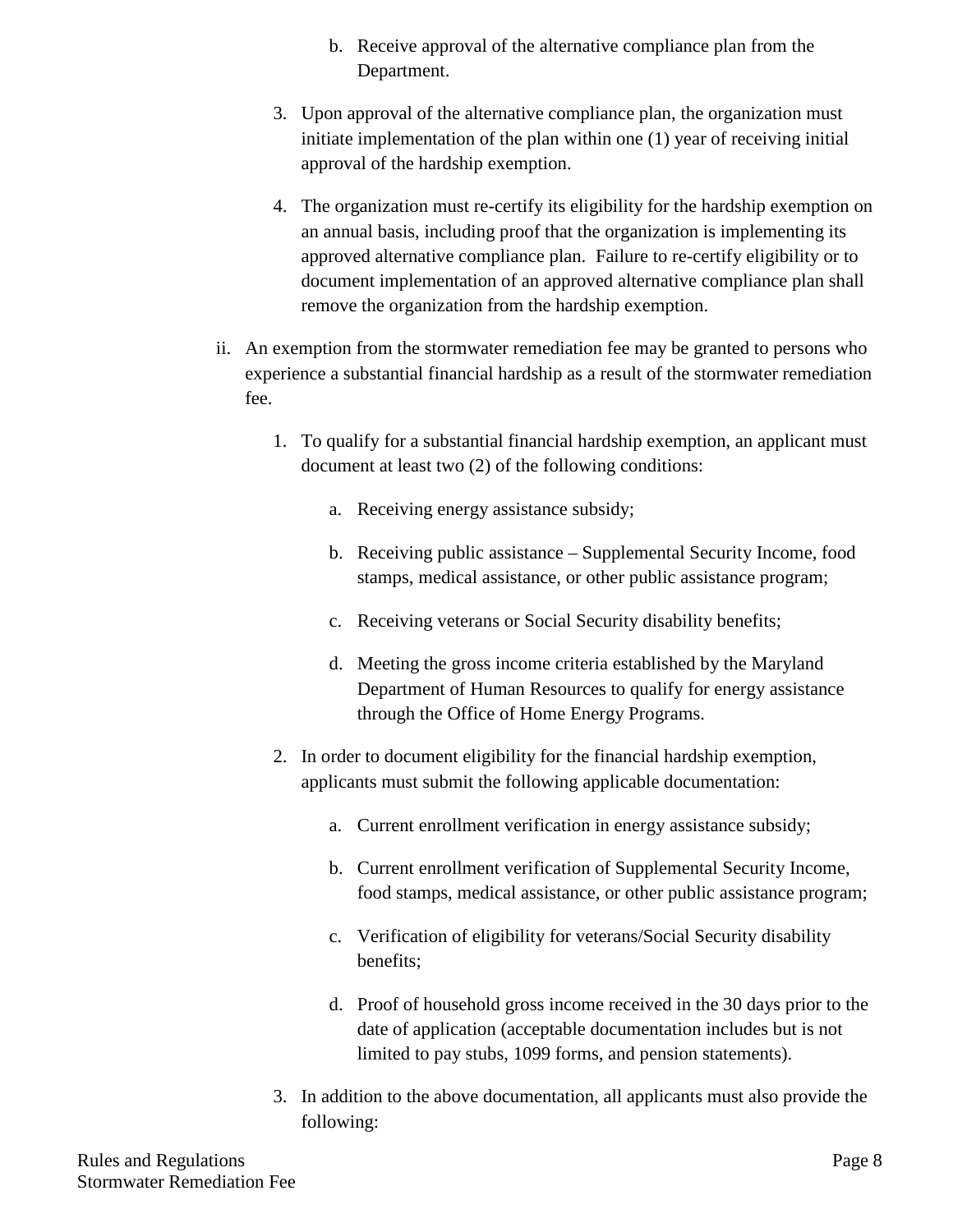- a. Proof of identification and proof of residency; and
- b. Proof of ownership of the property or a copy of the current landlord/tenant lease agreement indicating tenant responsibility for water/sewer charges.
- iii. Discounts for hardship The Department's Senior Citizen Water Discount Program is designed to render assistance to citizens who would otherwise face a hardship in paying their water bill by reducing their billed amount by a fixed percentage. Participants in this program will automatically receive a reduction in their stormwater remediation fee at the same fixed percentage rate as the rest of the water bill as defined in the annual budget schedule for the water utility.
- d. Exemptions based on site conditions
	- i. Some site conditions that would otherwise be considered impervious surface may be exempt from the stormwater remediation fee based on State guidance relevant to the City's Municipal Separate Storm Sewer System ("MS4") permit and Article 27 of the Baltimore City Code.
	- ii. Site conditions eligible for exemption include:
		- 1. Gravel used for landscaping, decoration, or ground stabilization, but not compressed by pedestrian or vehicle traffic.
		- 2. Gravel used as ballast for railroads.
		- 3. Rooftop or pavement where drainage is permitted by the Department to directly connect to the public wastewater system under a wastewater discharge permit.
		- 4. Streets that are privately maintained and open to the public, in lieu of public streets, in single-family residential communities or in cemeteries.
		- 5. Any portion of a property where caps or other impervious surfaces are required to encapsulate a recognized Superfund area or to protect subterranean structures, as required by the State of Maryland or the U.S. Environmental Protection Agency.
		- 6. The portion of ground underlying a solar panel which excludes the foundation and base of the solar panel device, provided that the ground surface is stabilized with vegetative cover or a gravel bed.
		- 7. Any portion of a deck that is not directly touching the ground surface, is constructed with gaps between the boards and the ground underneath, and is stabilized with vegetative cover or a gravel bed.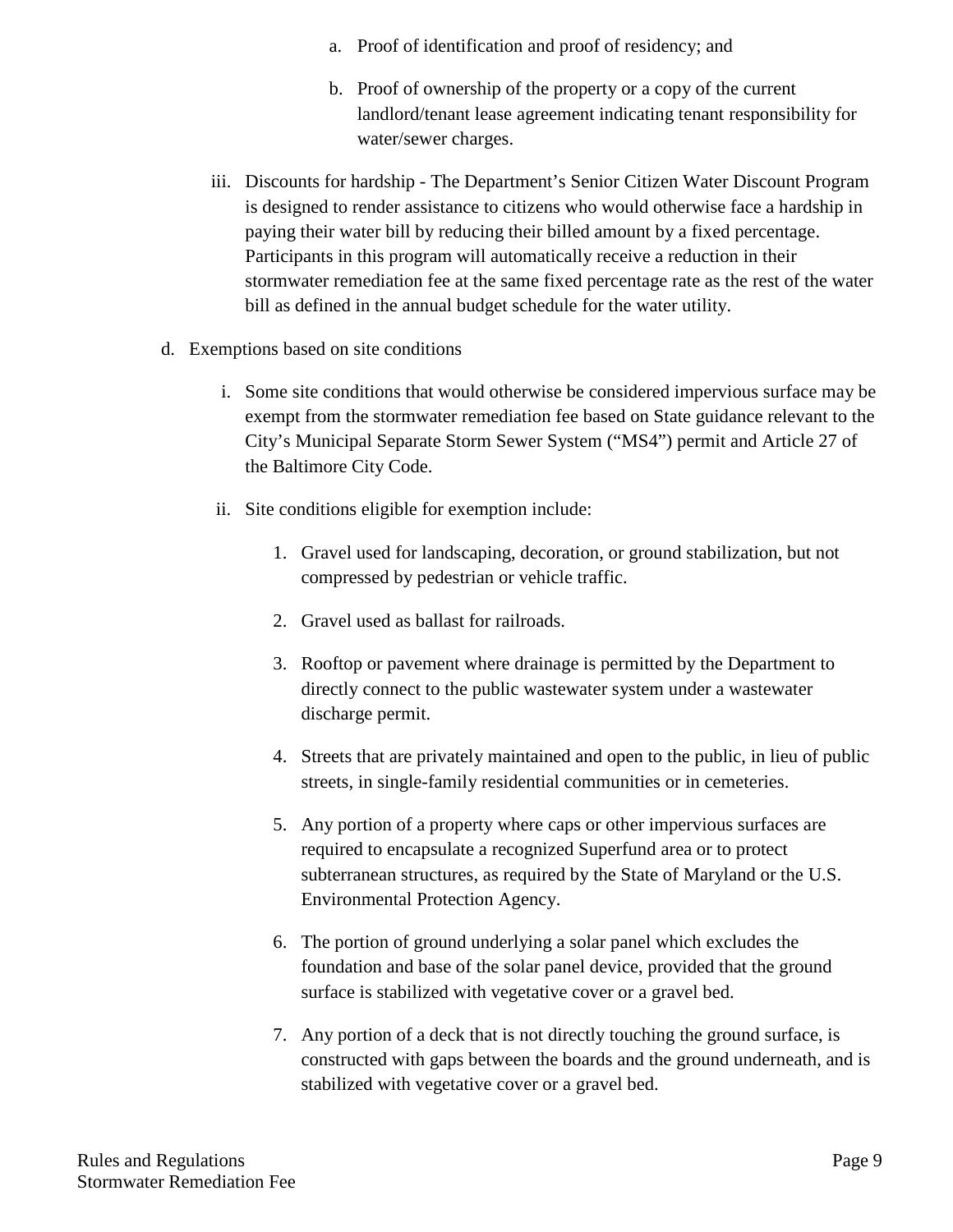iii. Property owners wishing to receive an exemption for a property or portion of a property that has one or more of the conditions listed above must notify the Department that the site condition exists and, where necessary, provide documentation that enables the City to confirm the site condition.

## **VI) Credit Program**

- a. General credit information
	- i. Purpose The following credit program is established to give property owners control over the amount of their stormwater remediation fee and to help the City meet the requirements of its MS4 permit.
	- ii. Review of credit program All portions of this credit program, including the maximum allowable credit, will be subject to periodic review by the Department.
	- iii. Maximum credit
		- 1. Purpose A maximum credit is set to maintain the revenue necessary to provide the base level of stormwater service for water quality improvement requirements and stormwater infrastructure needs.
		- 2. Amount The credit program will allow for credit types to be combined; maximum credit values for individual credit types are listed in Table 1.
	- iv. Application
		- 1. The Department shall provide application forms and credit guidance documents to the public on the City's website and other Department sponsored websites. Property owners may request the application forms and guidance documents to be mailed by contacting the Department's Customer Support and Services Division.
		- 2. Property owners may apply for credits at any time within the billing period. Credit application submission may be completed via email, hand delivery, or mail to:

Department of Public Works c/o Customer Support and Services Division 200 Holliday Street Abel Wolman Municipal Building Baltimore, MD 21202

v. Review – The requested credit will only be applied to a property after the Department has reviewed and approved the property owner's application. The Department shall review the credit applications and notify the property owner of the decision in writing within 30 days, whenever possible.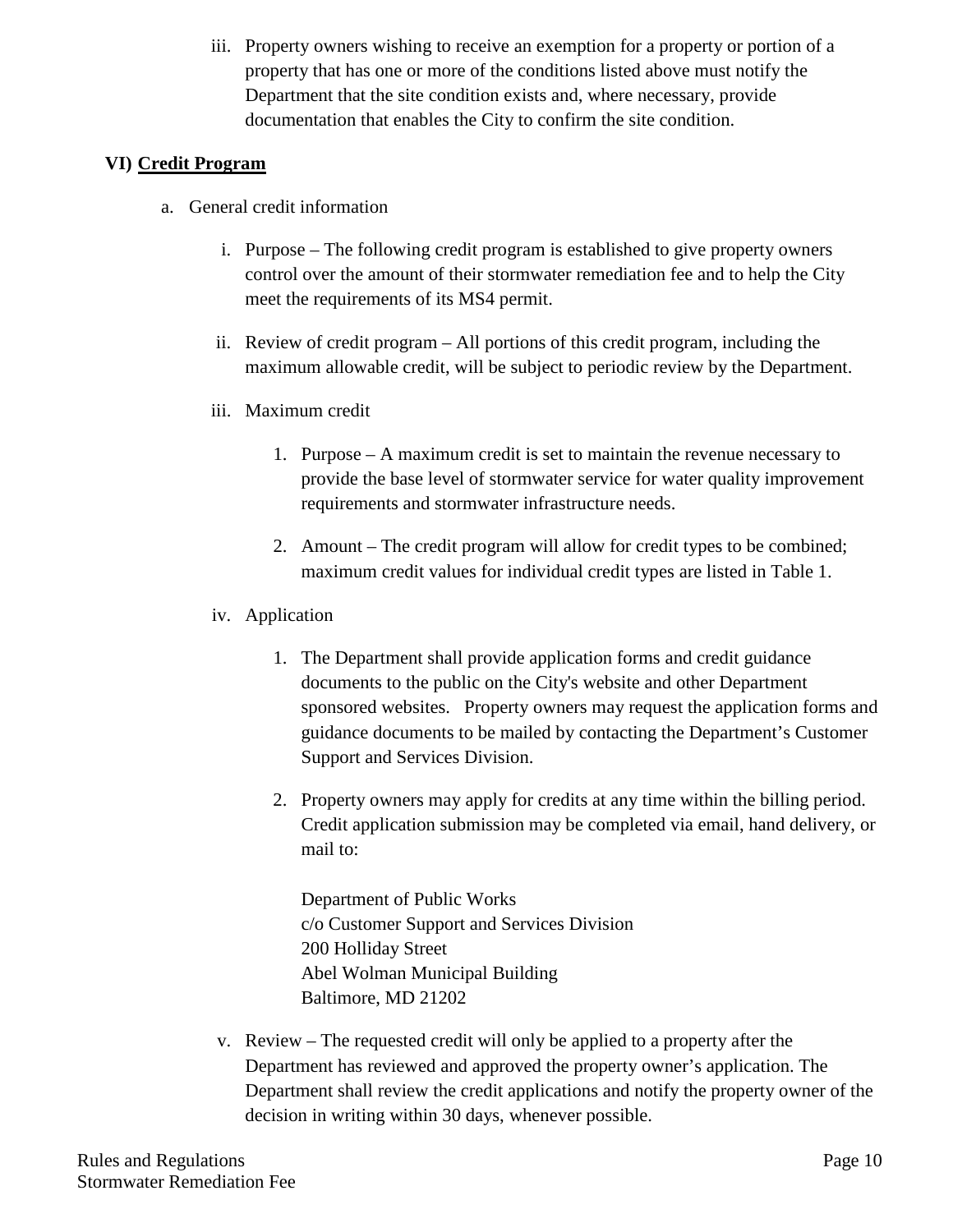- vi. Dispute of credit determination If a property owner is denied a credit, disagrees with the amount of credit approved by the Department, or disagrees with the Department's credit determination in any way, the property owner may use the customer service process and appeals process detailed in section (VII) of these regulations to dispute the credit determination.
- vii. Credit applied to bill
	- 1. Except as provided in paragraph 2, credit will be applied prospectively to the bill in 12 monthly allotments starting the month following the approval of the credit application by the Department.
	- 2. When a 30 day review period would have allowed a property to receive credit for a new practice on a subsequent monthly bill and the Department is unable to complete the review within that period, the credit will be applied retroactively for any months that are billed after the 30 day review period.

## viii. Renewal

- 1. No credit will be provided in perpetuity. Approval periods are established for each credit type to encourage maintenance of the practice and verify that the practice provides the intended water quality improvement.
- 2. Approval periods are listed in Table 1 for each of the credit types.
- 3. The credit may be rescinded within the approval period based on Department inspection, as noted in section  $(VI)(b)(vi)$ . The Department will notify the property owner in writing of any decisions to rescind the credit within the approval period.
- 4. If a renewal application for a multiple year credit is not received 30 days before the end of the credit period, the credit will not be reflected on the subsequent water bill.
- 5. Upon approving a credit renewal application, the Department will extend the credit to the property owner for an additional approval period as applicable to the type of credit and as shown in Table 1.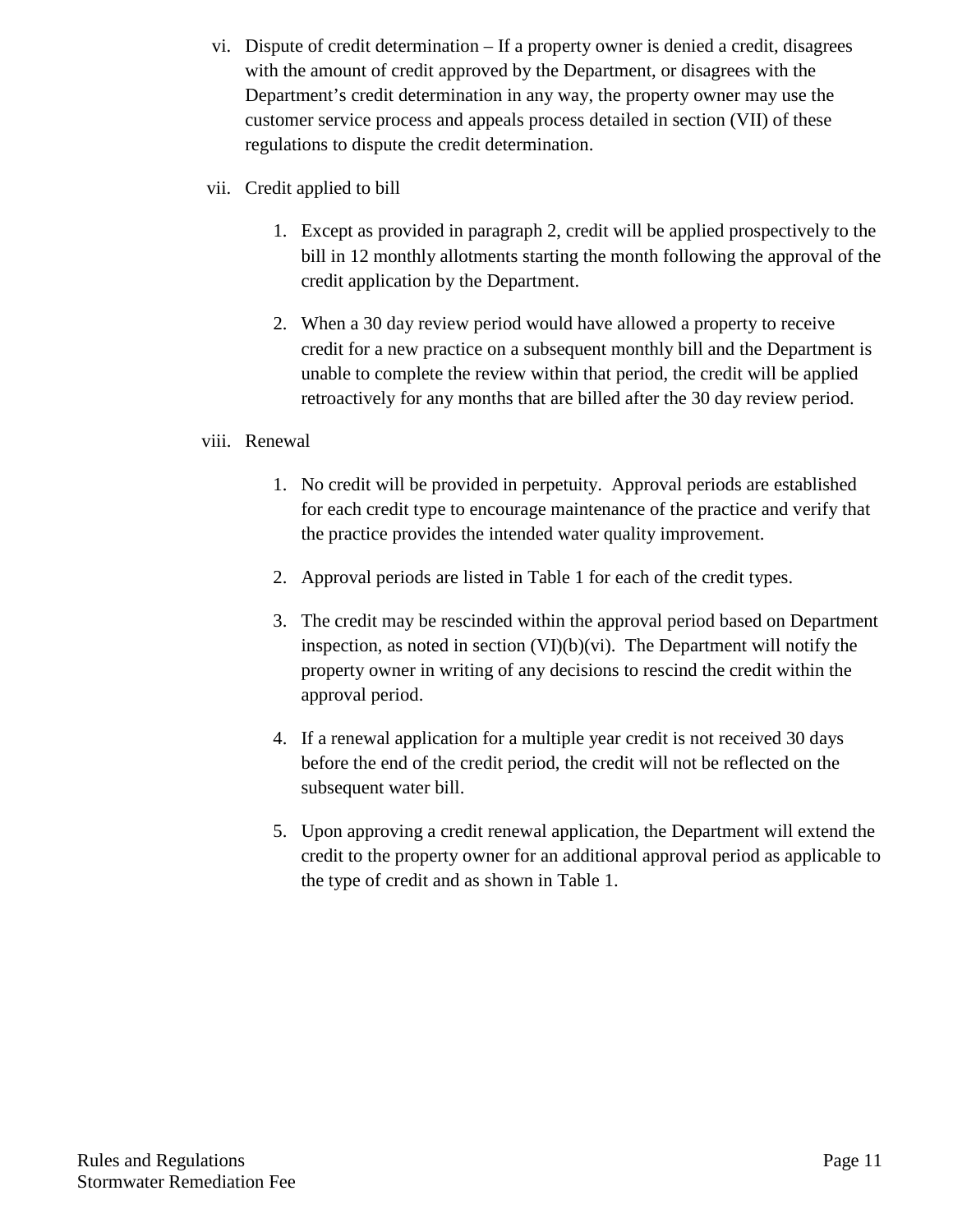|                                                    |                                                                                                                                                                                                                                                                         | <b>Maximum</b><br><b>Credit</b>                                                                                                   | <b>Approval</b>                                |  |
|----------------------------------------------------|-------------------------------------------------------------------------------------------------------------------------------------------------------------------------------------------------------------------------------------------------------------------------|-----------------------------------------------------------------------------------------------------------------------------------|------------------------------------------------|--|
| <b>Period</b><br><b>Description</b><br><b>Type</b> |                                                                                                                                                                                                                                                                         |                                                                                                                                   |                                                |  |
| <b>SFP Owners</b><br>Participation                 | Participation in an eligible event<br>within the City, such as stream<br>clean-up, tree planting, and de-<br>paving events. Participants may<br>donate credits to a property other<br>than their own.                                                                   | $$30 / year$ for 12<br>hours<br>participation                                                                                     | $1$ year <sup>1</sup>                          |  |
| Simple Residential<br><b>BMPs</b>                  | Installation and maintenance of<br>designated BMPs on-site: rain<br>gardens, tree planting, and rain<br>barrels. The BMPs will be subject<br>to inspection via a simple right-of-<br>entry agreement. Technical review<br>of the application by the                     | \$8 / year for a<br>small rain<br>garden<br>$$16 / year$ for a<br>large rain<br>garden                                            | 3 years<br>3 years                             |  |
|                                                    |                                                                                                                                                                                                                                                                         | \$5 / year / tree                                                                                                                 | 3 years                                        |  |
| <b>Other Residential</b>                           | Department is not required.<br>Installation and maintenance of                                                                                                                                                                                                          | One-time credit<br>of $$25 / rain$<br>barrel for<br>approved rain<br>barrels that are<br>50 gallons or<br>larger.<br>45% for 100% | One time<br>credit / no<br>renewal.<br>3 years |  |
| <b>BMPs</b>                                        | designated BMPs on-site. The<br>BMPs will be subject to inspection<br>via a simple right-of-entry<br>agreement. Technical review of<br>the application by the Department<br>is required.                                                                                | on-site<br>treatment,<br>unless the BMP<br>treatment<br>exceeds on-site<br>impervious<br>surface                                  |                                                |  |
| <b>NSFP Owners</b>                                 |                                                                                                                                                                                                                                                                         |                                                                                                                                   |                                                |  |
| Participation                                      | Participation in an eligible event<br>within the City, such as stream<br>clean-up, tree planting, and de-<br>paving events. Limited to NSFP<br>owners with bills of two (2) ERUs<br>or fewer.<br>Participants may donate credits to a<br>property other than their own. | $$30 / year$ for 12<br>hours<br>participation                                                                                     | $1$ year <sup>1</sup>                          |  |

<span id="page-11-0"></span><sup>&</sup>lt;sup>1</sup> Participation credits are not renewable. To get more participation credits, the property owner or persons acting on the property owner's behalf must participate in more eligible events.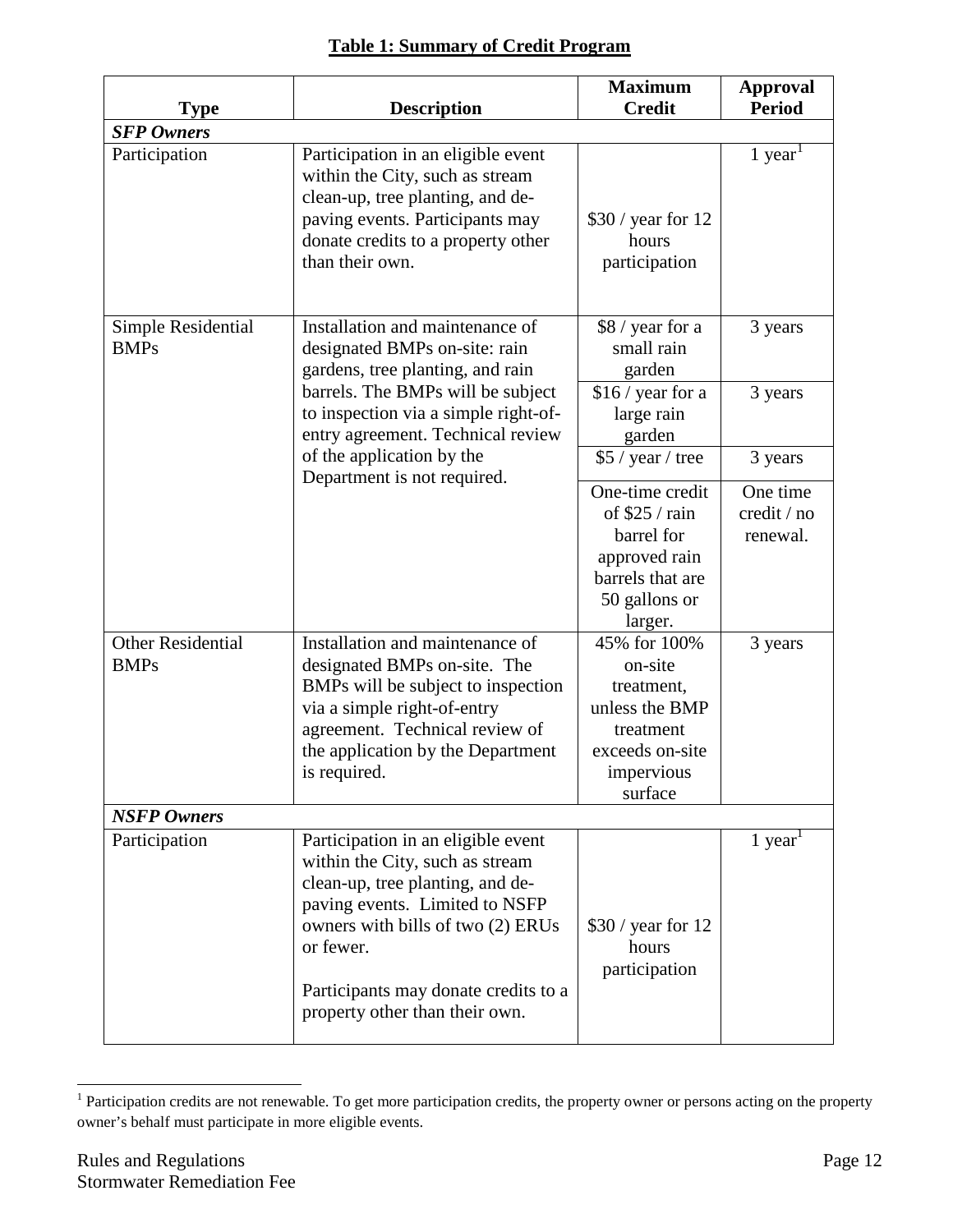|                             |                                                                         | <b>Maximum</b>  | <b>Approval</b> |
|-----------------------------|-------------------------------------------------------------------------|-----------------|-----------------|
| Type                        | <b>Description</b>                                                      | <b>Credit</b>   | <b>Period</b>   |
| Treatment                   | <b>Structural and Environmental Site</b>                                | 45% for 100%    | 3 years         |
|                             | Design BMPs - Installation and                                          | on-site         |                 |
|                             | maintenance of MDE-approved                                             | treatment,      |                 |
|                             | BMPs located on and off of the                                          | unless the BMP  |                 |
|                             | property, including BMPs installed                                      | treatment       |                 |
|                             | prior to July 1, 2013.                                                  | exceeds on-site |                 |
|                             |                                                                         | impervious      |                 |
|                             |                                                                         | surface         |                 |
|                             | Activity-based BMP is associated                                        | 45% for 100%    | 1 year          |
|                             | with a recurring activity, such as                                      | on-site         |                 |
|                             | mechanical sweeping or inlet                                            | impervious      |                 |
|                             | cleaning.                                                               | surface         |                 |
|                             |                                                                         | treatment       |                 |
| <b>Small Development</b>    | Fee reduction for parcels                                               | 33%             | 3 years         |
| Credit                      | containing 50 to 820 square feet of                                     |                 |                 |
|                             | impervious surface.                                                     |                 |                 |
| Green Space Credit          | Credit reduction for parcels                                            | 45%             | 3 years         |
|                             | containing less than 50 square feet                                     |                 |                 |
|                             | of impervious surface.                                                  |                 |                 |
| <b>NPDES</b> Industrial     | Credit for properties already                                           | 55%             | 5 years         |
| <b>Stormwater Permit or</b> | managing stormwater pursuant to a                                       |                 | (coincident     |
| Exemption                   | permit issued by the Maryland                                           |                 | with permit     |
|                             | Department of the Environment.                                          |                 | issuance and    |
|                             |                                                                         |                 | renewal)        |
|                             |                                                                         |                 |                 |
| Direct Discharge to         | Credit for properties that maintain                                     | 30%             | 5 years         |
| Harbor                      | their own storm drains and outfalls                                     |                 |                 |
|                             | and which discharge stormwater                                          |                 |                 |
|                             | directly to the Baltimore Harbor                                        |                 |                 |
| <b>Historic Cooperative</b> |                                                                         |                 |                 |
| <b>Property Owners</b>      |                                                                         |                 |                 |
|                             |                                                                         |                 |                 |
| <b>Onsite Stormwater</b>    | An historic cooperative property                                        | 40%             | 3 years         |
| <b>Management System</b>    | that maintains an onsite stormwater                                     |                 |                 |
|                             | management system that conveys                                          |                 |                 |
|                             | stormwater from its property to a                                       |                 |                 |
|                             | public stormwater conveyance                                            |                 |                 |
|                             | system shall receive a 40% credit                                       |                 |                 |
|                             | against its base fee.                                                   | 40%             |                 |
| Neighboring<br>Stormwater   | An historic cooperative property<br>that maintains an onsite stormwater |                 | 3 years         |
|                             |                                                                         |                 |                 |
| Conveyance                  | management system that conveys                                          |                 |                 |
|                             | stormwater from a neighboring                                           |                 |                 |
|                             | community to the City's                                                 |                 |                 |
|                             | stormwater management system                                            |                 |                 |
|                             | shall receive a 40% credit against                                      |                 |                 |
|                             | its total annual fee.                                                   |                 |                 |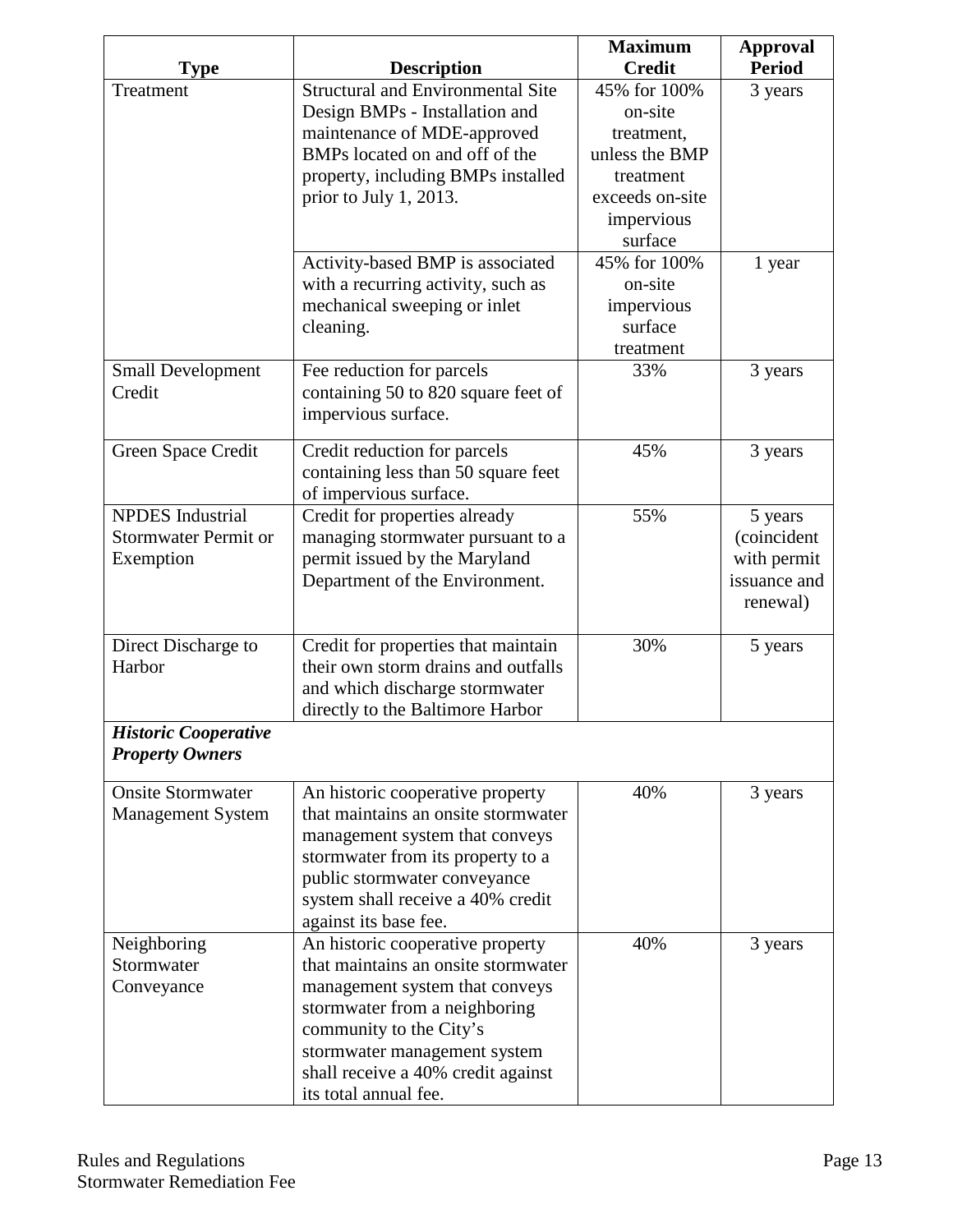## b. Credit Types and Criteria

- i. Participation Credit
	- 1. In general
		- a. Many SFP owners will, due to the nature of their property, have no opportunity to do on-site treatment to reduce their base fee. Giving credit for their participation in volunteer-based stormwater management activities will allow these owners to reduce their base fee. Similarly, NSFP properties with bills of two (2) ERUs or less are limited in their ability to pursue treatment practice credits and may take advantage of this program.
		- b. The credit amount is based on the Department's estimated cost of service reductions as a result of eligible participation events.
	- 2. Eligible participation events
		- a. Eligible events for the Participation Credit must be located within the geographic boundaries of Baltimore City. Participation in events located at the drinking water reservoirs in Baltimore and Carroll Counties (Loch Raven, Liberty, and Pretty Boy Reservoirs) are not eligible for this credit.
		- b. For the purpose of this credit, eligible events are limited to volunteerbased activities targeted at a specific geographic area (such as a park, neighborhood, school, or stream) to be completed within a short duration (less than one (1) day) and have a specific outcome that will directly improve water quality.
		- c. Eligible event types for the Participation Credit include:
			- i. Stream clean up A stream cleanup is an event in which participants patrol a defined portion of a water body to remove trash and other debris.
			- ii. Community clean  $up A$  community cleanup is an event in which participants patrol a defined portion of a neighborhood to remove trash and other debris.
			- iii. Tree planting event– A tree planting event is an event in which volunteers plant multiple trees and may include street trees. These events should be coordinated with the Tree Baltimore Initiative to verify compliance with City landscaping regulations, appropriate property access, and proper maintenance to ensure the survival of the trees.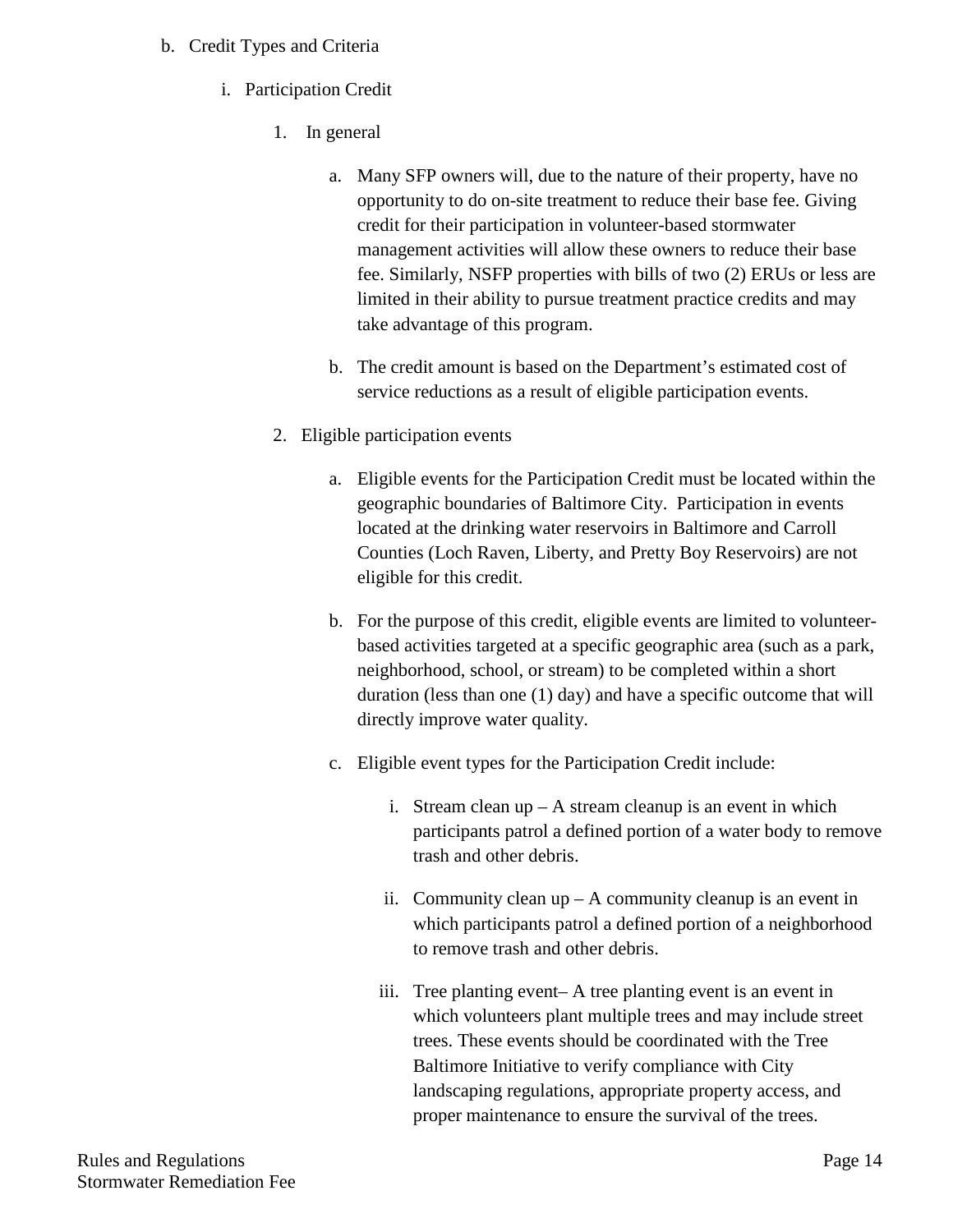- iv. De-paving A de-paving event is where participants remove impervious surface, such as removing black top from a school play area. Once the impervious surface is removed, the ground must be stabilized with vegetation such as grass, plantings, or trees. Event organizers must demonstrate permission from the owner to access the parcel in order for this event to be eligible for credit. For de-paving events disturbing more than 5,000 square feet of land, building and grading permits must be obtained from the City in order for the event to be eligible for this credit.
- v. BMP installation event A BMP installation event is an event where participants install an approved stormwater BMP. Event organizers must demonstrate permission from the owner to access the parcel in order for this event to be eligible for credit. For BMP installation events disturbing more than 5,000 square feet of land, building and grading permits must be obtained from the City in order for the event to be eligible for this credit.
- d. Registering an event
	- i. The organizer of an eligible event must register the event with the City's 311 system at least 14 days in advance of the event.
	- ii. Once the Department has verified that the event qualifies as an eligible event for the Participation Credit, the Department will send the event organizer a Stormwater Participation Event certificate via email or regular mail. The certification form will include the following information:
		- 1. Event name;
		- 2. Event date;
		- 3. Event location;
		- 4. Estimated duration of event (hours)
		- 5. Event Confirmation Number; and
		- 6. Event Organizer.
- e. Parameters
	- i. The minimum amount of participation necessary for a credit is four (4) hours within one (1) year.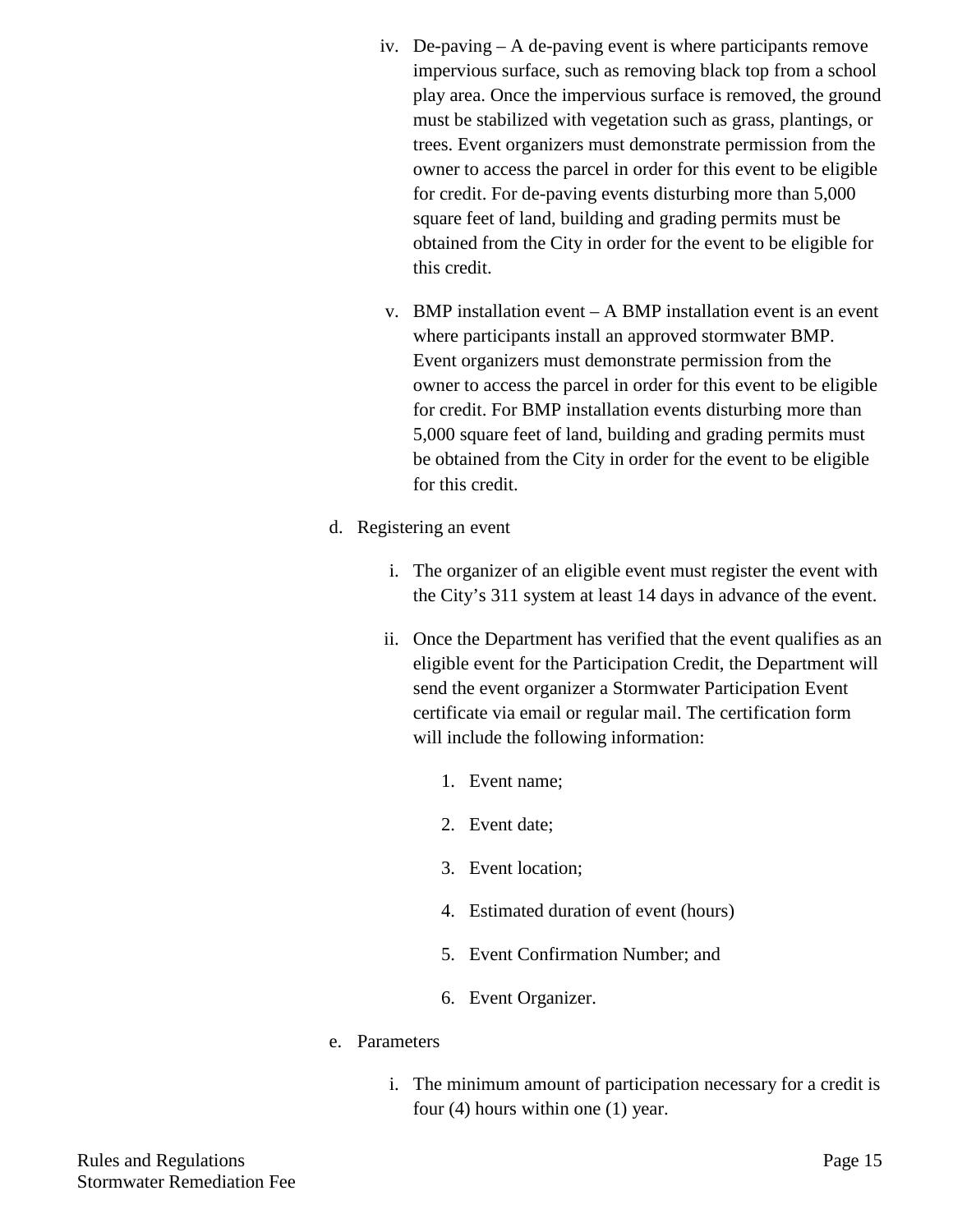- ii. The maximum amount of participation eligible for credit is 12 hours within one (1) year for one (1) property.
- iii. Multiple residents of the same SFP or multiple representatives of eligible NSFP (those with bills of two (2) ERUs or less) may all receive participation credit towards their stormwater remediation fee up to the 12 hour maximum per property.
- iv. The credit for an individual's participation in an event may only be applied to one (1) property.
- f. Amount of credit
	- i. Four (4) hours of participation in one (1) year will result in a \$10 credit.
	- ii. Eight (8) hours of participation in one (1) year will result in a \$20 credit.
	- iii. Twelve (12) hours of participation in one (1) year will result in a maximum \$30 credit.
- g. Application of the Participation Credit to Bill
	- i. At the end of the event, the organizer will provide a Stormwater Participation Event certificate to each participant.
	- ii. Individual participants will attach certification forms from all eligible events to the credit application form and submit to the Department via email, hand delivery, or mail to:

Department of Public Works c/o Customer Support and Services Division 200 Holliday Street Abel Wolman Municipal Building Baltimore, MD 21202

- iii. Once the Department receives and processes the application, credit will be applied to the property identified by the participant. One twelfth of the total credit earned will be applied to each of the subsequent twelve monthly bills.
- iv. An event participant may donate their Stormwater Participation Event certificate to another party (such as an elderly neighbor or church). All properties, including NSFPs larger than two (2) ERUs, are eligible to receive donated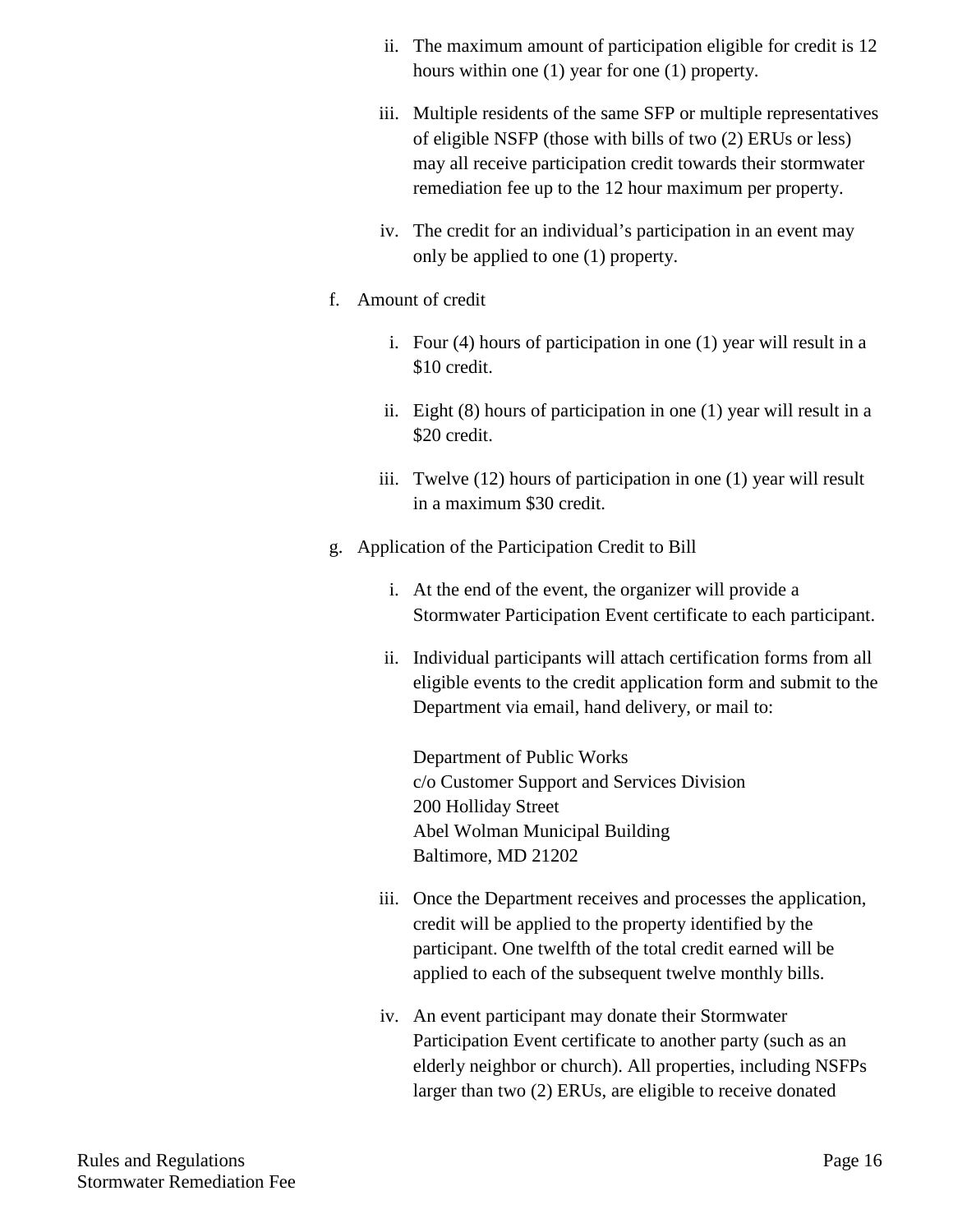credits. The maximum amount of participation credit a property may receive is \$30 per year.

- ii. Simple Residential BMPs for SFP Owners
	- 1. Upon successful completion of the application process, credit shall be given for the BMPs described in this section in the amounts shown in Table 1. Except as limited for trees, BMPs installed prior to July 1, 2013 shall be eligible for credits.
	- 2. Rain garden A rain garden is a depressed area of the ground planted with vegetation, allowing runoff from impervious surfaces such as parking areas and roofs the opportunity to be collected and infiltrated into the groundwater supply or returned to the atmosphere through evaporation and evapotranspiration. This credit is categorized as follows:
		- a. A small rain garden must have a minimum size of 50 square feet and a minimum drainage area of 500 square feet to be eligible for this credit.
		- b. A large rain garden must have a minimum size of 100 square feet and a minimum drainage area of 1,000 square feet to be eligible for this credit.
		- c. If the drainage area exceeds 2,000 square feet, the property owner may choose to apply for an "Other Residential BMP" credit, which requires a technical review but may result in a larger credit.
- iii. Trees Trees reduce stormwater runoff, in addition to decreasing energy needs. Trees planted after 2010 are eligible for credit. The planted tree must be one (1) inch or greater in diameter. Tree plantings must conform to City landscaping guidelines. A minimum of two (2) trees must be planted to be eligible for this credit.
- iv. Rain Barrels A rain barrel system collects and temporarily stores rainwater from roofs for use to water gardens, lawns, and trees. A minimum 50 gallons of storage is required to be eligible for this credit. The property owner must demonstrate that the rain barrel is properly installed and the water will be used to irrigate green space.
- v. Other Residential BMPs for SFP Owners Any best management practices installed on SFP that meet the standards outlined in section  $(VI)(b)(iv)$  for NSFP Treatment Practice Credits, may receive credit as outlined in section (VI)(b)(iv)(5).
- vi. Treatment Practice Credit for NSFP Owners
	- 1. Approved BMPs A BMP is eligible for a credit if it has received approval from the Department in accordance with Article 7, Division II of the Baltimore City Code. The type of BMP must also be approved by the Maryland Department of the Environment ("MDE") as evidenced by either a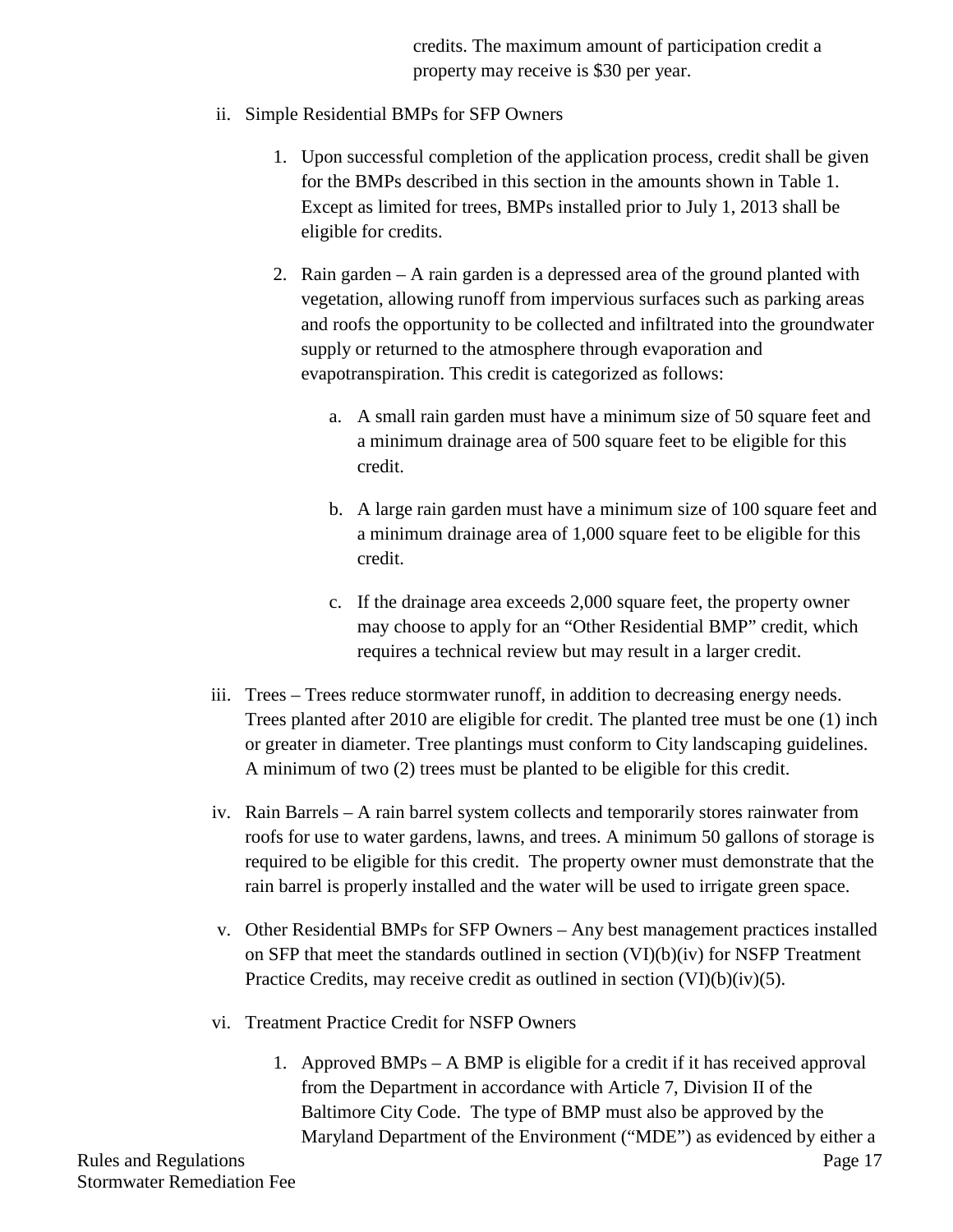certification letter from MDE or as listed in the latest MDE-issued guidance documents, including but not limited to:

- a. Maryland Stormwater Design Manual
- b. Environmental Site Design (ESD) Process & Computations
- c. Accounting for Stormwater Wasteload Allocations and Impervious Acres Treated
- 2. New technology If a property owner wishes to receive credit for a new BMP technology that has not been approved by MDE, the Department may enter into a memorandum of understanding with the property owner.
- 3. Existing BMPs BMPs installed prior to July 1, 2013 that are otherwise eligible for credit under this section shall receive credit upon successful completion of the application process.
- 4. Off-site treatment BMPs
	- a. While on-site treatment is, usually, the preferred method of stormwater management, off-site BMPs will be eligible for this credit type. Off-site treatment refers to a BMP that has been installed and maintained by a property owner, but it is located in the public way, on public lands, or on a separate private property.
	- b. Justification In addition to application submittal requirements for Treatment Practice Credits, property owners that want to be credited for off-site treatment BMPs must provide a written narrative description of why the off-site treatment practice was implemented instead of on-site treatment.
	- c. Geographic limitations In order to obtain credit for an off-site BMP, the BMP must be located within the City of Baltimore and in the same 8-digit watershed as the property to which the credit will be applied.
- 5. Calculation of treatment practice credit
	- a. The amount of credit given for a treatment practice will be based on the amount of impervious surface for which the practice treats 1 inch of runoff (also known as equivalent impervious surface restored). The Department will reference MDE-issued guidance documents to calculate the equivalent impervious surface restored.
	- b. The percentage of the property's impervious surface treated by the practice is then multiplied by the maximum credit of 45%. The resulting number is the percentage deducted from the base fee.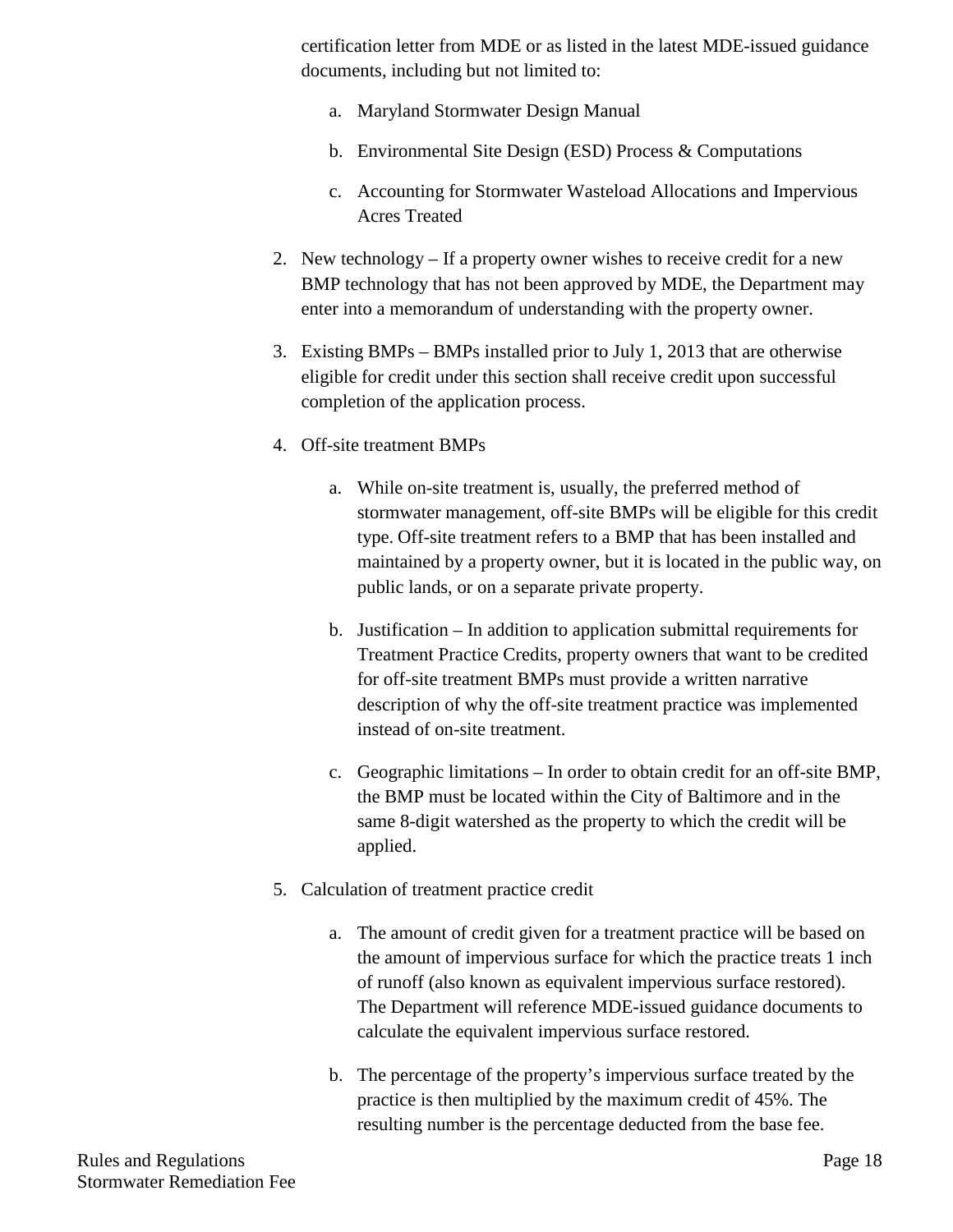- c. The roofs or pavement associated with treatment practices, such as green roofs and permeable pavement, will be defined as impervious surface for the purpose of the stormwater remediation fee. These treatment practices will be eligible for credit upon the City's approval of a credit application.
- d. Treatment of stormwater run-on If the BMP of an NSFP treats surface water that runs on to that property from a neighboring property or public way, the total amount of impervious surface treated by the practice will be expressed as a percentage of the impervious surface of the property where the practice is located (even if that total is greater than 100%) when calculating the credit for the practice. Structural best management practices cannot result in a credit that reduces the fee beyond the minimum NSFP charge of one (1) ERU.
- e. Activity based BMPs The property owner will be required to provide data after one year of carrying out the practice to demonstrate the equivalent impervious surface restored that is to be credited, according to the criteria listed in MDE-issued guidance.
- vii. Maintenance
	- 1. It is the responsibility of the property owner to ensure that all treatment practices are properly maintained.
	- 2. Improper maintenance, as discovered by routine inspection, may be grounds for rescinding a credit.
- viii. Inspection of treatment practices
	- 1. To be eligible for the Simple Residential BMP credit, the property owner or designated representative must execute a simple right-of-entry agreement with the Department.
	- 2. To be eligible for all other Treatment Practice credits, the property owner or designated representative must execute an inspection and maintenance agreement on all current and subsequent owners of land served by the BMP. This agreement provides access to the BMP, at all reasonable times, for regular inspections by the Department or its authorized representative to ensure that the BMP is maintained in proper working condition to meet design standards.
	- 3. The Department may inspect the eligible BMP at least once every three (3) years.
	- 4. The Department may accept independent inspections of treatment practices performed by a Professional Engineer who is licensed and in good standing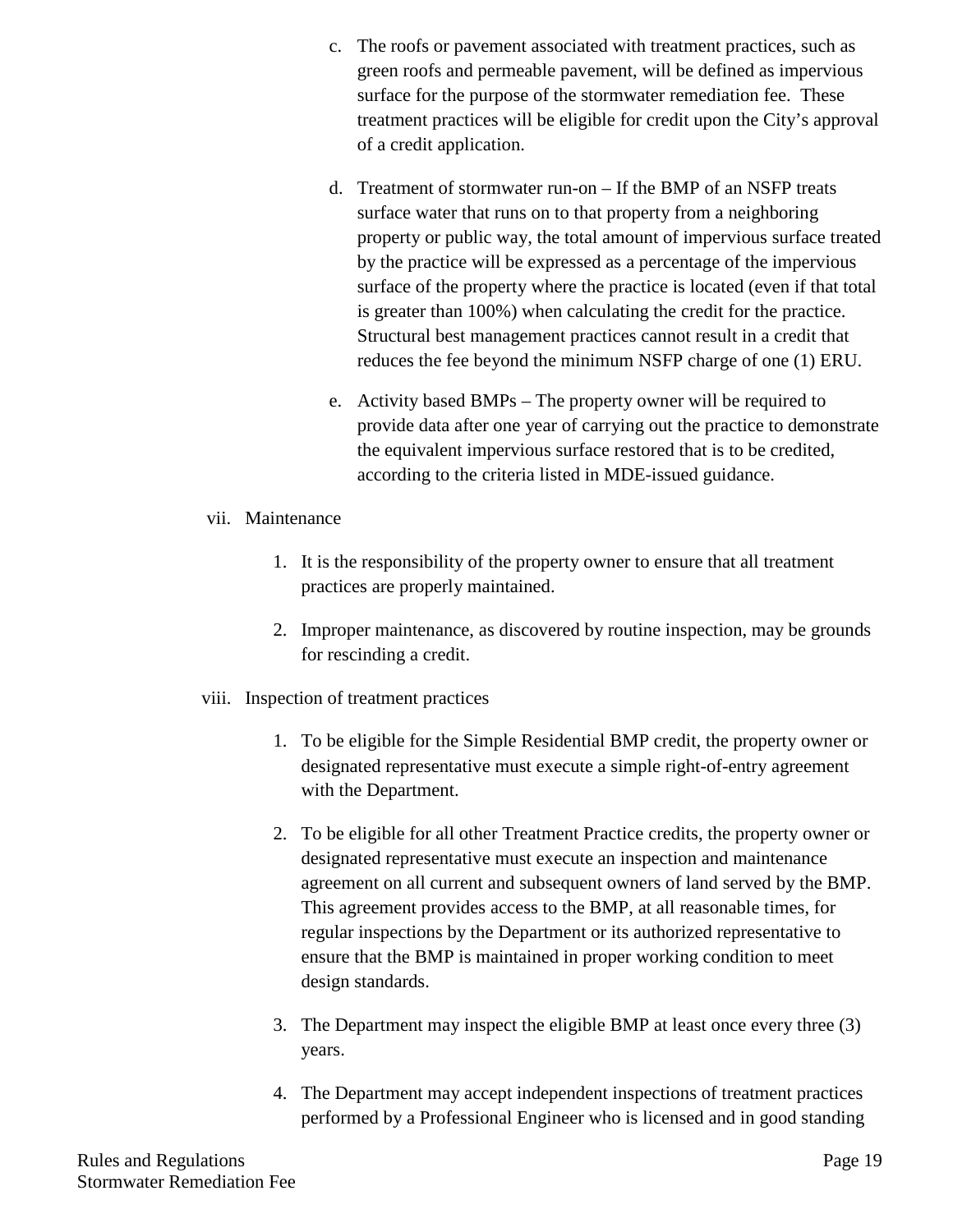with the State of Maryland. The Department may accept independent inspections of non-structural BMPs performed by a Landscape Architect or Professional Land Surveyor who is licensed and in good standing with the State of Maryland, provided that construction of the non-structural BMP is exempt from Baltimore City Code, Article 7, Division II. A written report of the inspection (signed and sealed by the Professional Engineer, Landscape Architect, or Professional Land Surveyor, as applicable) must be provided to the Department. The Department reserves the right to perform a separate inspection to verify the results of the submitted report.

- 5. All inspections will result in a written inspection report, a copy of which shall be provided to the property owner.
	- a. Noncritical inspection issues
		- i. A noncritical inspection issue occurs when the Department determines that a practice is designed and constructed properly with no structural flaws but there are some deficiencies in functionality due to problems with maintenance.
		- ii. Upon finding a noncritical inspection issue, the Department will inform the property owner of the issue in writing and provide a deadline for all identified issues to be addressed. The Department will return after the deadline to re-inspect.
		- iii. If, upon re-inspection, all issues have been addressed, no further action will be taken.
		- iv. If, upon re-inspection, the issues have not been addressed, the Department may rescind the credit to the account for the impacted practice. The property owner will have to reapply for the credit once the deficiency has been addressed.
	- b. Critical inspection issues
		- i. A critical inspection issue occurs when the Department determines that a BMP is:
			- 1. No longer present;
			- 2. Constructed improperly such that function is impacted; or
			- 3. Structural elements have failed.
		- ii. Upon finding a critical inspection issue, the Department will notify the property owner of the deficiencies in writing; the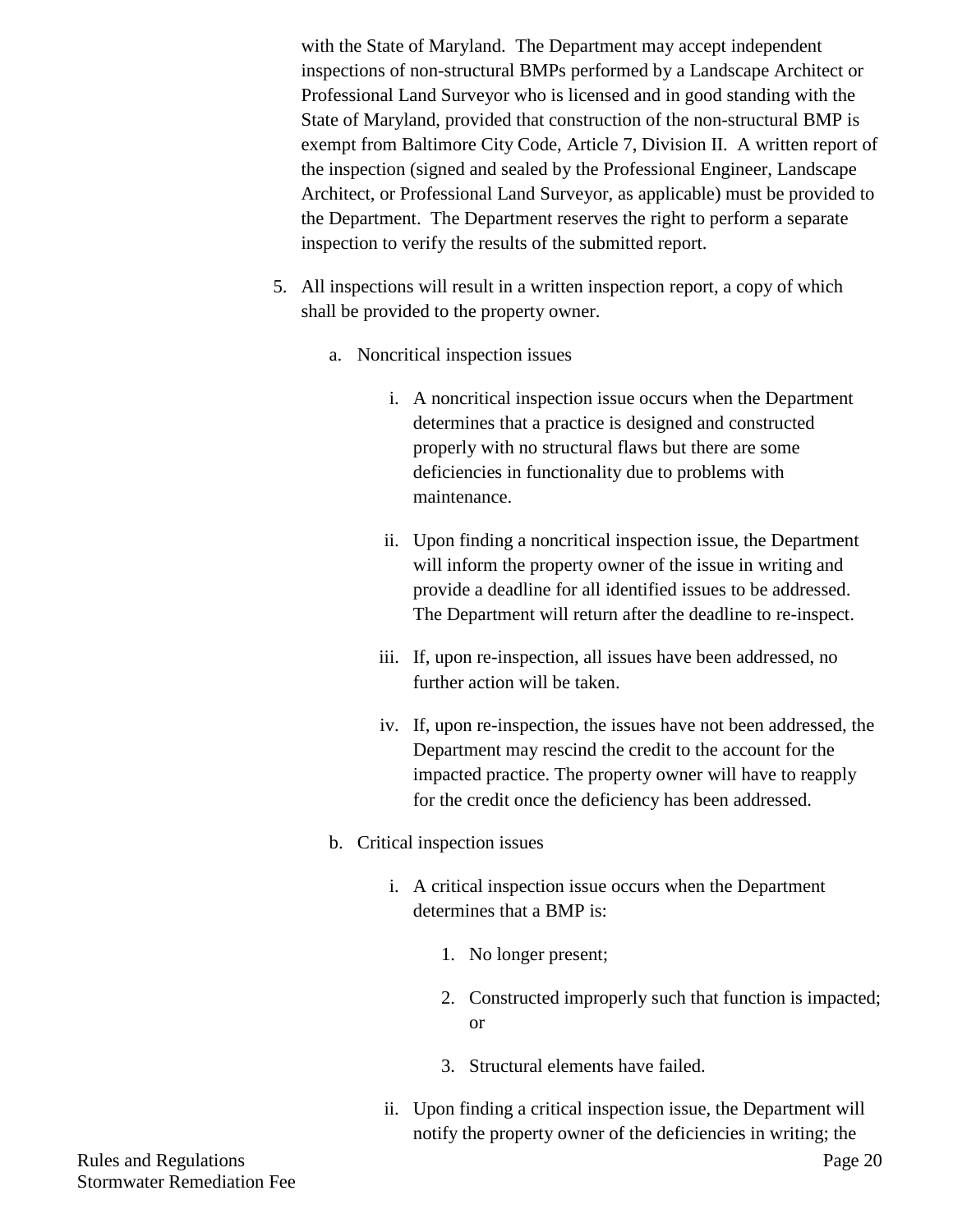credit to the property will be rescinded, effective as of the then current billing period.

- iii. If, upon re-inspection, the critical issues have been addressed, the property owner must re-apply for the credit.
- ix. Small Development Credit Parcels containing 50 to 820 square feet of impervious surface are eligible for a credit which reduces the base fee to the equivalent of the initial fee for SFP Tier 1 property.
- x. Green Space Credit
	- 1. Parcels containing less than 50 square feet of impervious surface are eligible for a credit equivalent to 45% of the base fee.
	- 2. If a parcel qualifies for this credit, then any future development will not be eligible for the redevelopment waiver for stormwater management.
	- 3. This credit may be rescinded if the Department finds that the parcel is not regularly mowed and kept free of litter and debris, as evidenced by the parcel having no more than two Department of Housing and Community Development Referrals to the Bureau of Solid Waste within one year.
- xi. NPDES Industrial Stormwater Permit or Exemption Credit
	- 1. Properties subject to an NPDES industrial stormwater discharge permit that requires stormwater management or that have been determined by MDE to be exempt from stormwater permitting due to a condition of no exposure shall receive a credit equal to 55% of the base fee.
	- 2. To receive this credit, property owners shall submit to the Department a copy of their MDE-issued NPDES permit or Exemption Certificate with the initial application for the credit and every time the permit or exemption is renewed.
	- 3. If an MDE permit or exemption is administratively extended due to the timely submission of a renewal application but delayed approval by MDE, the term of the credit shall automatically be extended until MDE issues the revised permit or exemption.
	- 4. If a permit or exemption holder receives a Notice of Termination of their permit or exemption from MDE, the Department shall revoke the associated credit.
	- 5. The NPDES Industrial Stormwater Permit or Exemption Credit takes the place of treatment practice credits. The treatment practices used to comply with the permit or exemption may not receive credit separately from the credit given for the permit.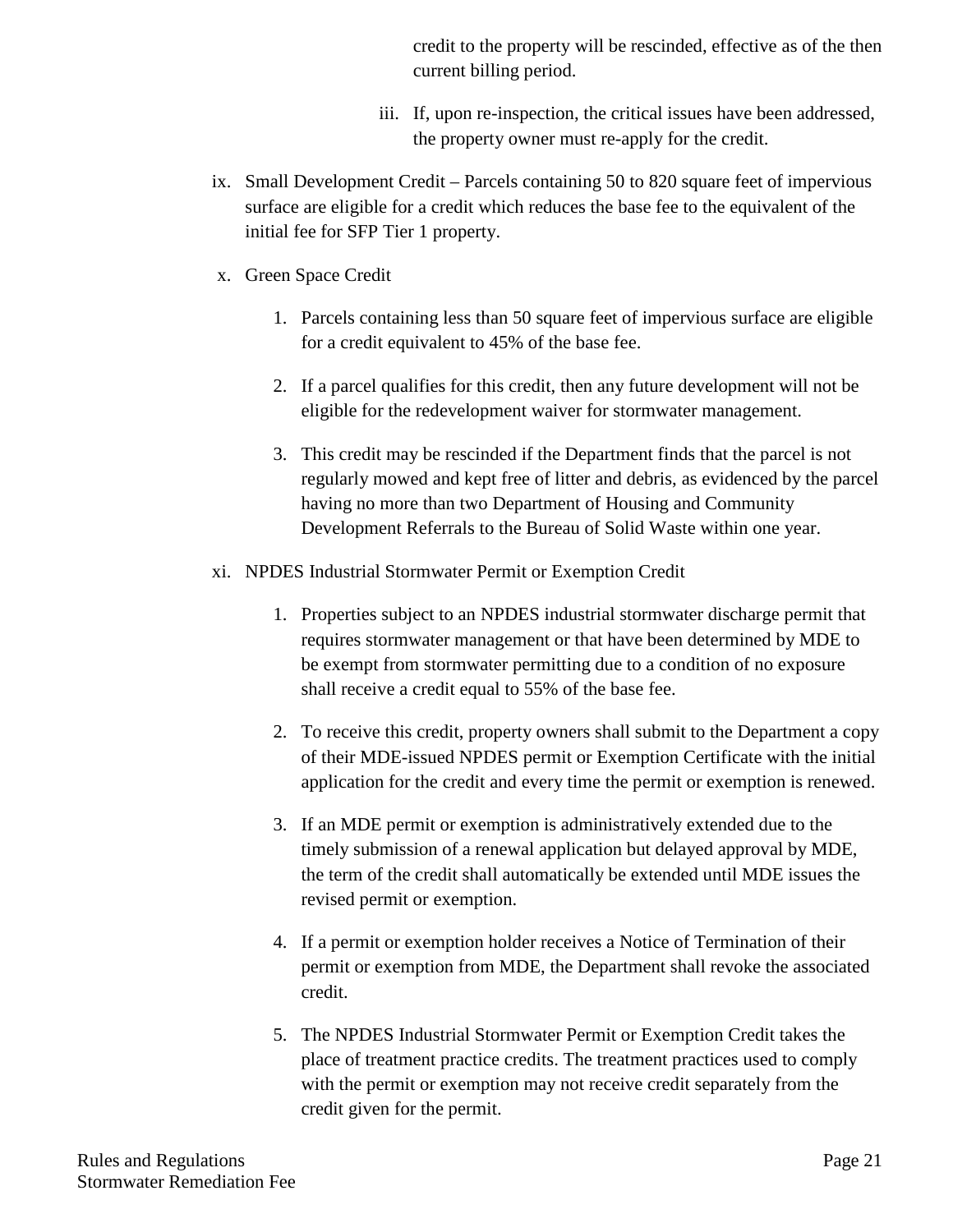## xii. Direct Discharge Credit

- 1. Properties that discharge directly to the Baltimore Harbor and not through the City storm drain system shall receive a credit of 30% of the base fee. If less than all of the property discharges directly to the Harbor, the amount of the credit shall be reduced proportionately by the percentage of property that discharges to the City storm drain system.
- 2. To receive this credit, the property owner must submit a site plan drawing of the propert(ies) showing the following:
	- a. The drainage areas and flow patterns of the site;
	- b. Any private stormwater collection systems, including inlets, manholes, roof drain connections, etc.;
	- c. Location of structural outfalls;
	- d. Topographic contours of the property; and
	- e. Delineation of the portion of the property and impervious area that would be eligible for this credit.
- 3. Application approval for this credit type may be contingent on the Department's field verification of drainage connections.
- xiii. Historic Cooperative Property Credits
	- 1. An historic cooperative property that maintains an onsite stormwater management system that conveys stormwater from its property to a public stormwater conveyance system shall receive a 40% credit against its base fee.
	- 2. An historic cooperative property that maintains an onsite stormwater management system that conveys stormwater from a neighboring community to the City's stormwater management system shall receive a 40% credit against its base fee.
- c. All credits are cumulative and may be added together to reduce the base fee, except where otherwise noted. The total amount of credit granted to a parcel shall not exceed 100% of the parcel's base fee.

# **VII) Adjustment of Fee**

a. Department review of bills – As part of the Department's quality assurance and quality control process, the Department will periodically undertake review of stormwater remediation fees and any credits, exemptions or discounts granted to a property owner to reduce the base fee.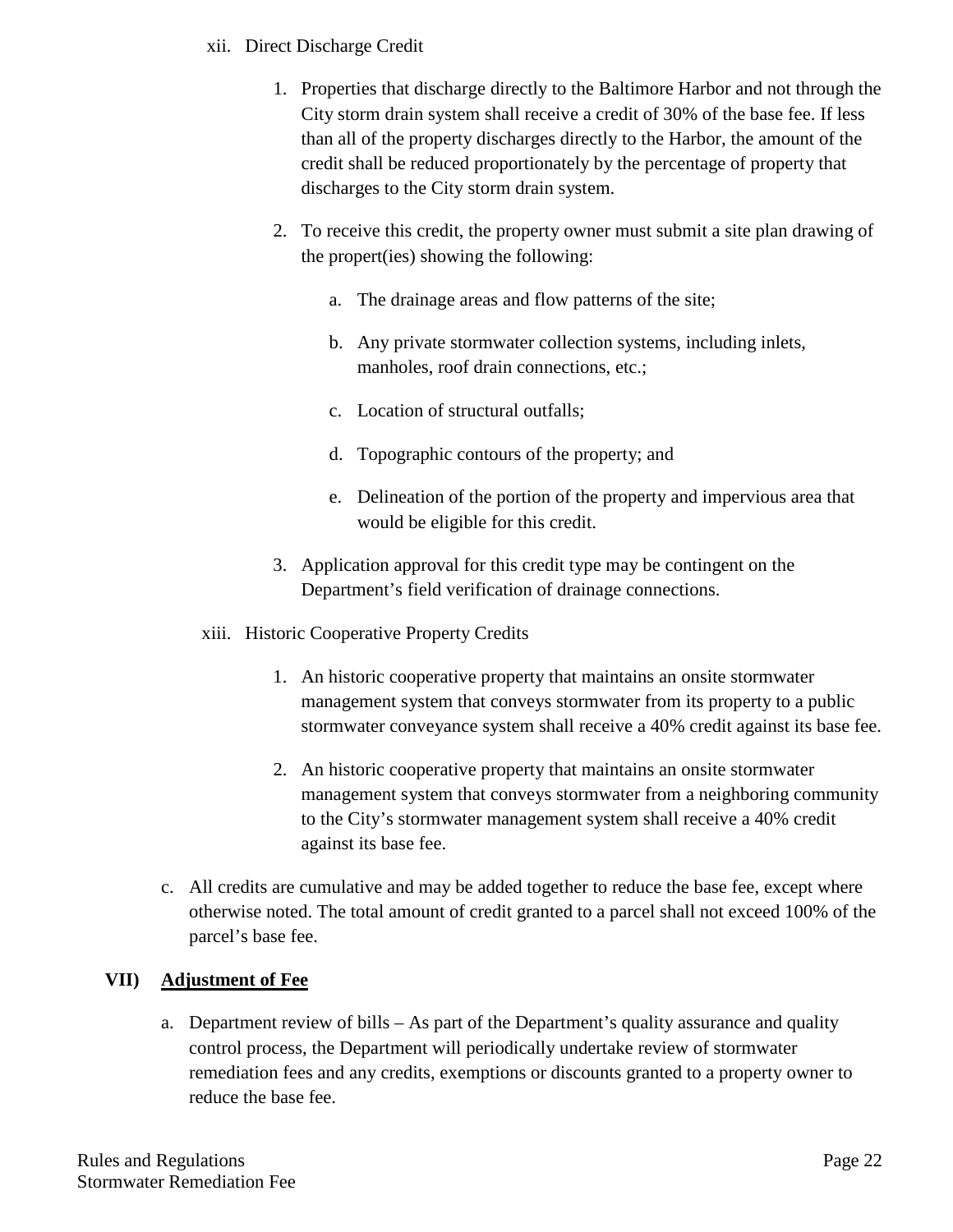- b. Customer service process
	- i. Property owners who have questions or concerns about their stormwater remediation fee or the denial or application of a credit, exemption, or legislated fee reduction may contact the Department's Customer Support and Services Division via email or telephone.
	- ii. The contact information for the Department's Customer Support and Services Division will be listed on all monthly water and stormwater only bills, as well as on the City's website and other Department sponsored websites.
	- iii. Customer service representatives will be able to review stormwater remediation fee charges and assist the property owner over the phone or via email. If it is determined that a stormwater remediation fee is in error, the fee can be adjusted without the property owner appearing in person to the Department.
	- iv. The Department shall maintain records of all contacts with property owners and the reasoning behind all decisions made and actions taken regarding their stormwater remediation fee.
	- v. If, after utilizing the customer service process outlined in this subsection, the property owner remains in disagreement with the Department about the amount of the stormwater remediation fee, the property owner has the option to formally appeal the fee in writing.
- c. Appeals process
	- i. An appeal shall be submitted in writing within 30 days of receiving a stormwater remediation bill that the property owner feels to be in error.
	- ii. If the property owner has begun the customer service process within 30 days of receiving the contested stormwater remediation bill, the legislated 30 day window for a property owner to file an appeal begins at the conclusion of the customer service process as indicated by the date of the property owner's receipt of the Department's written notice denying the requested adjustment.
	- iii. A letter appealing the bill that the property owner finds improper should be sent to the Bureau of Water and Wastewater via email, mail, or hand delivery to:

Department of Public Works c/o Customer Support and Services Division 200 Holliday Street Abel Wolman Municipal Building Baltimore, MD 21202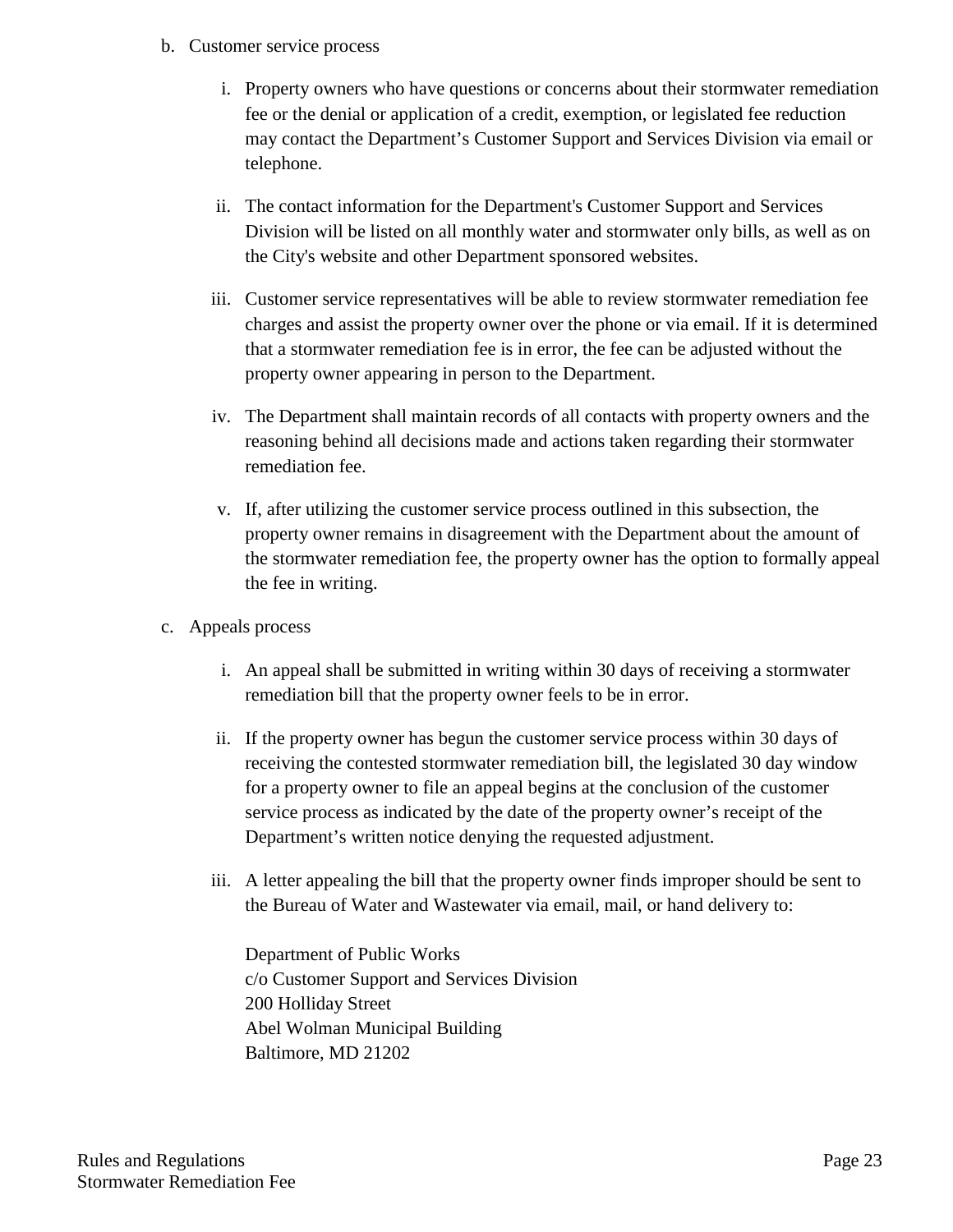- iv. The appeal letter must contain:
	- 1. The property owner's name;
	- 2. Account number;
	- 3. Basis of appeal; and
	- 4. Evidence to support the property owner's contention.
- v. Evidence supporting an appeal may include:
	- 1. Measurements from an approved as-built engineering drawing;
	- 2. A land survey that shows the total parcel area and the impervious surface;
	- 3. Proof of ownership or proof of sale; or
	- 4. Other reliable documentation that proves the property owner's contention.
- vi. The Director of Public Works is the final authority for the Department on all appeals. If the property owner is aggrieved by the Director's final decision on an appeal, the property owner may seek review of that decision before the Board of Municipal and Zoning Appeals. A property owner aggrieved by the final decision of the Board of Municipal and Zoning Appeals may seek judicial review by petition to the Circuit Court for Baltimore City. A party to the judicial review may appeal the court's final judgment to the Court of Special Appeals.
- d. Bill adjustments
	- i. Property owner overcharged If the Department determines that a property owner's stormwater remediation fee is higher than the correct amount, the property owner's account will be credited with the overcharge (actual charge less correct charge) for up to the preceding one-year time period or for the length of time the property owner has been responsible for that parcel, whichever is shorter. The property owner may decide if they would like the credit to remain on the account to be used towards future bills or they may request a refund check through the Finance Department.
	- ii. Property owner undercharged If the Department determines that a property owner's stormwater remediation fee is lower than the correct amount, the property owner will not be penalized. The fee will be corrected and the appropriate amount applied in the next regular billing cycle. There will be no retroactive billing for the underpayment from the property owner.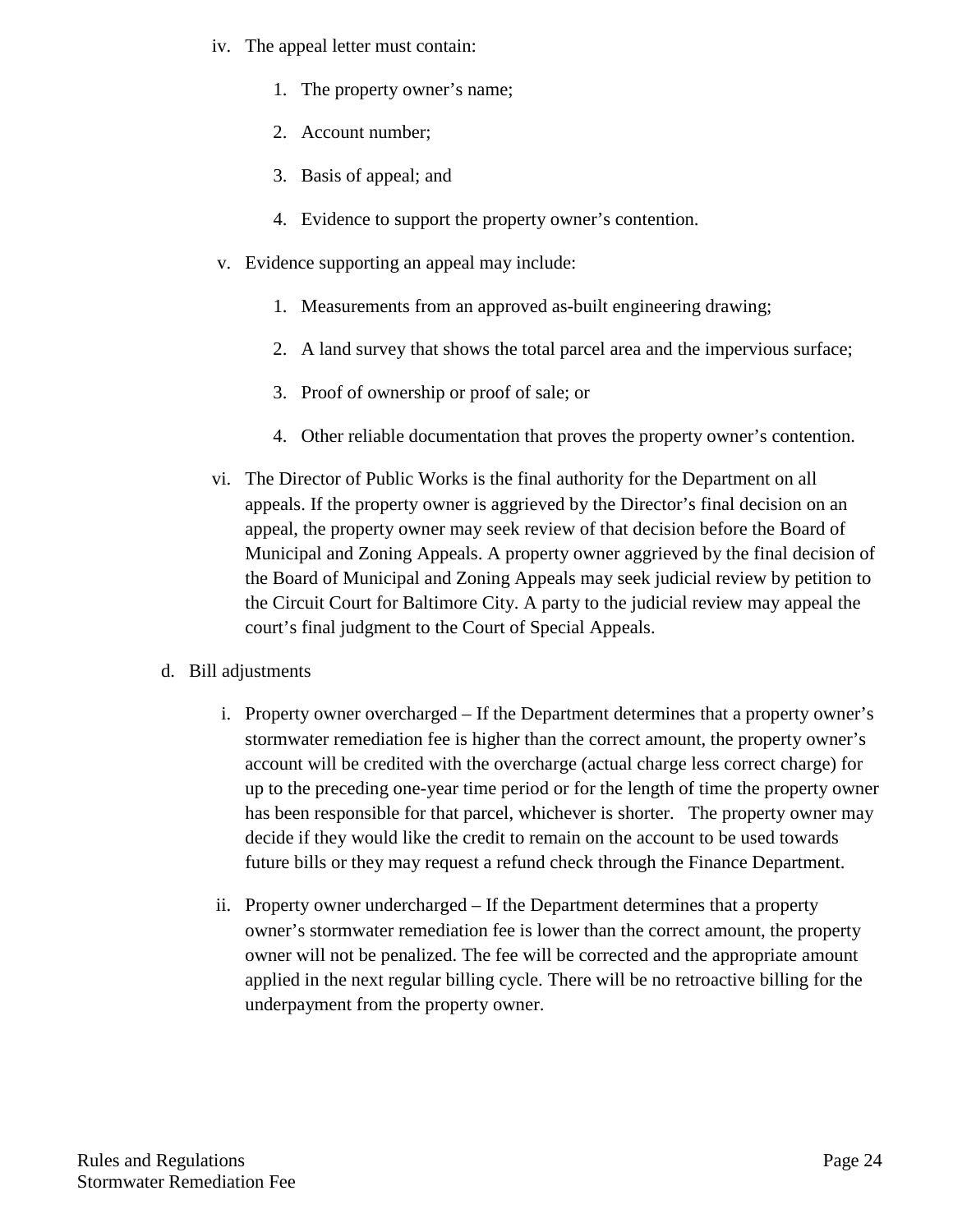## **VIII) Incentive Program**

- a. Funds received from the stormwater remediation fee may be used for an incentive program, the purpose of which is to encourage citizens and groups to participate in stormwater programs or to enhance the benefits of a program that has or may have stormwater benefits.
- b. Incentives can take many forms including, but not limited to:
	- i. Large and small grants administered by the Department or a designated third party;
	- ii. Collaboration with other public or private environmental or greening programs;
	- iii. Technical support for planning and design of stormwater BMPs; and
	- iv. Equipment and materials for volunteer activities.